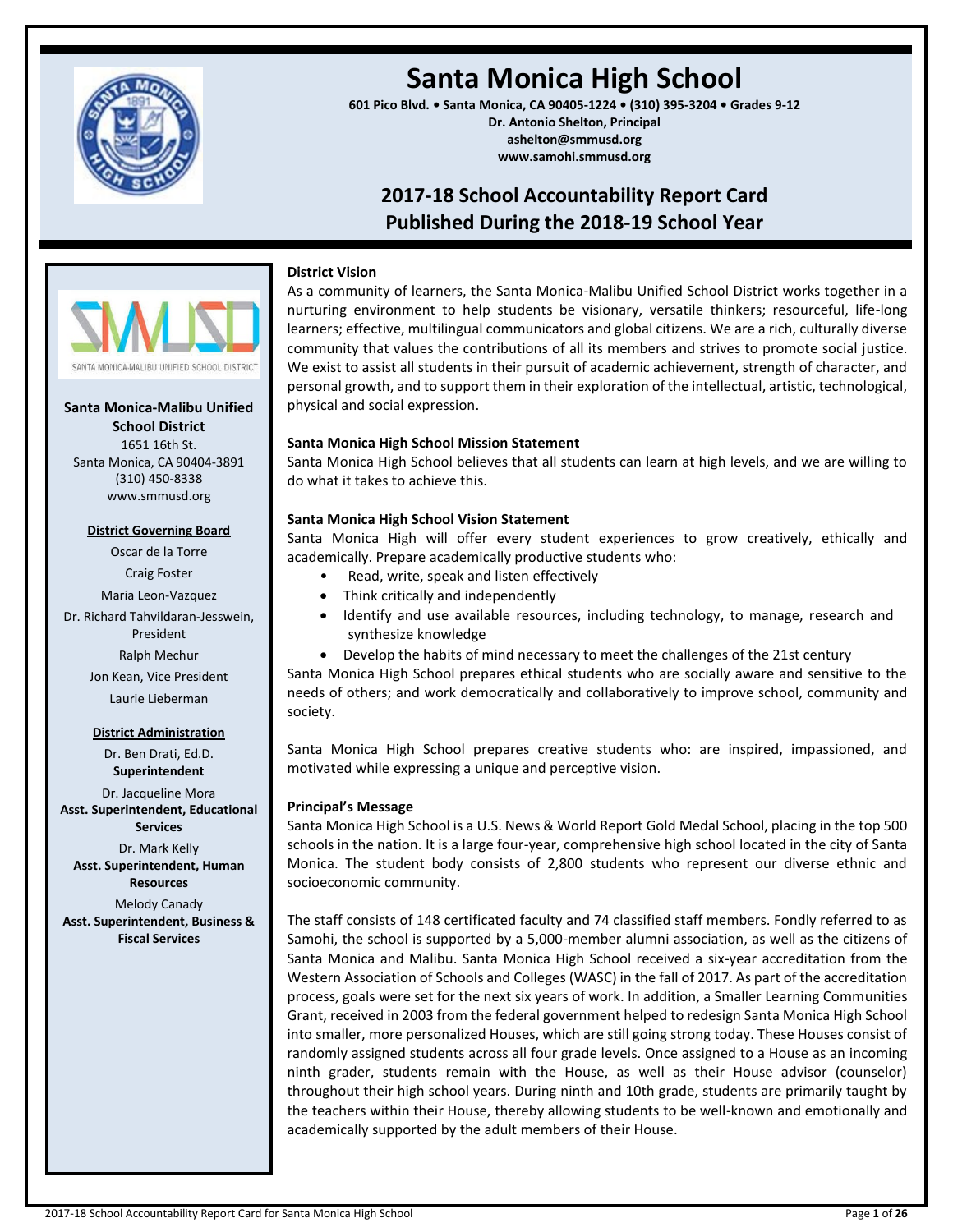In alignment with school and district visions, and in collaboration with the school's Instructional Planning Committee (which consists of every department chair, teacher leader and administrator), all major parent groups, and school's Site Governance committee, goals are established for the school. These goals, and the resources and steps necessary to achieve them, are articulated in the school's School Plan for Student Achievement.

## **About the SARC**

By February 1 of each year, every school in California is required by state law to publish a School Accountability Report Card (SARC). The SARC contains information about the condition and performance of each California public school. Under the Local Control Funding Formula (LCFF) all local educational agencies (LEAs) are required to prepare a Local Control and Accountability Plan (LCAP), which describes how they intend to meet annual school-specific goals for all pupils, with specific activities to address state and local priorities. Additionally, data reported in an LCAP is to be consistent with data reported in the SARC.

- For more information about SARC requirements, see the California Department of Education (CDE) SARC web page at [https://www.cde.ca.gov/ta/ac/sa/.](https://www.cde.ca.gov/ta/ac/sa/)
- For more information about the LCFF or LCAP, see the CDE LCFF web page at [https://www.cde.ca.gov/fg/aa/lc/.](https://www.cde.ca.gov/fg/aa/lc/)
- For additional information about the school, parents/guardians and community members should contact the school principal or the district office.

| 2017-18 Student Enrollment by Grade Level |                           |  |
|-------------------------------------------|---------------------------|--|
| <b>Grade Level</b>                        | <b>Number of Students</b> |  |
| Grade 9                                   | 733                       |  |
| Grade 10                                  | 683                       |  |
| Grade 11                                  | 697                       |  |
| Grade 12                                  | 713                       |  |
| <b>Total Enrollment</b>                   | 2,826                     |  |

| 2017-18 Student Enrollment by Group        |                                    |  |
|--------------------------------------------|------------------------------------|--|
| Group                                      | <b>Percent of Total Enrollment</b> |  |
| <b>Black or African American</b>           | 8.1                                |  |
| American Indian or Alaska Native           | 0.1                                |  |
| Asian                                      | 7.0                                |  |
| <b>Filipino</b>                            | 0.6                                |  |
| <b>Hispanic or Latino</b>                  | 35.7                               |  |
| <b>Native Hawaiian or Pacific Islander</b> | 0.3                                |  |
| White                                      | 39.2                               |  |
| Socioeconomically Disadvantaged            | 27.9                               |  |
| <b>English Learners</b>                    | 4.8                                |  |
| <b>Students with Disabilities</b>          | 11.2                               |  |
| lFoster Youth                              | 0.2                                |  |

## **A. Conditions of Learning**

#### **State Priority: Basic**

The SARC provides the following information relevant to the State priority: Basic (Priority 1):

- Degree to which teachers are appropriately assigned and fully credentialed in the subject area and for the pupils they are teaching;
- Pupils have access to standards-aligned instructional materials; and
- School facilities are maintained in good repair

| <b>Teacher Credentials</b>                         |               |           |       |
|----------------------------------------------------|---------------|-----------|-------|
| Santa Monica High School                           | $16 - 17$     | $17 - 18$ | 18-19 |
| With Full Credential                               | 145           |           |       |
| Without Full Credential                            | $\mathcal{P}$ |           |       |
| <b>Teaching Outside Subject Area of Competence</b> | 2             |           |       |
| Santa Monica-Malibu Unified School District        | $16 - 17$     | $17 - 18$ | 18-19 |
| <b>With Full Credential</b>                        |               |           |       |
| <b>Without Full Credential</b>                     |               |           |       |
| <b>Teaching Outside Subject Area of Competence</b> |               |           |       |

| <b>Teacher Misassignments and Vacant Teacher Positions at this School</b> |         |       |       |
|---------------------------------------------------------------------------|---------|-------|-------|
| <b>Santa Monica High School</b>                                           | $16-17$ | 17-18 | 18-19 |
| Teachers of English Learners                                              |         |       |       |
| <b>Total Teacher Misassignments</b>                                       |         |       |       |
| <b>Vacant Teacher Positions</b>                                           |         |       |       |

Note: "Misassignments" refers to the number of positions filled by teachers who lack legal authorization to teach that grade level, subject area, student group, etc.

\*Total Teacher Misassignments includes the number of Misassignments of Teachers of English Learners.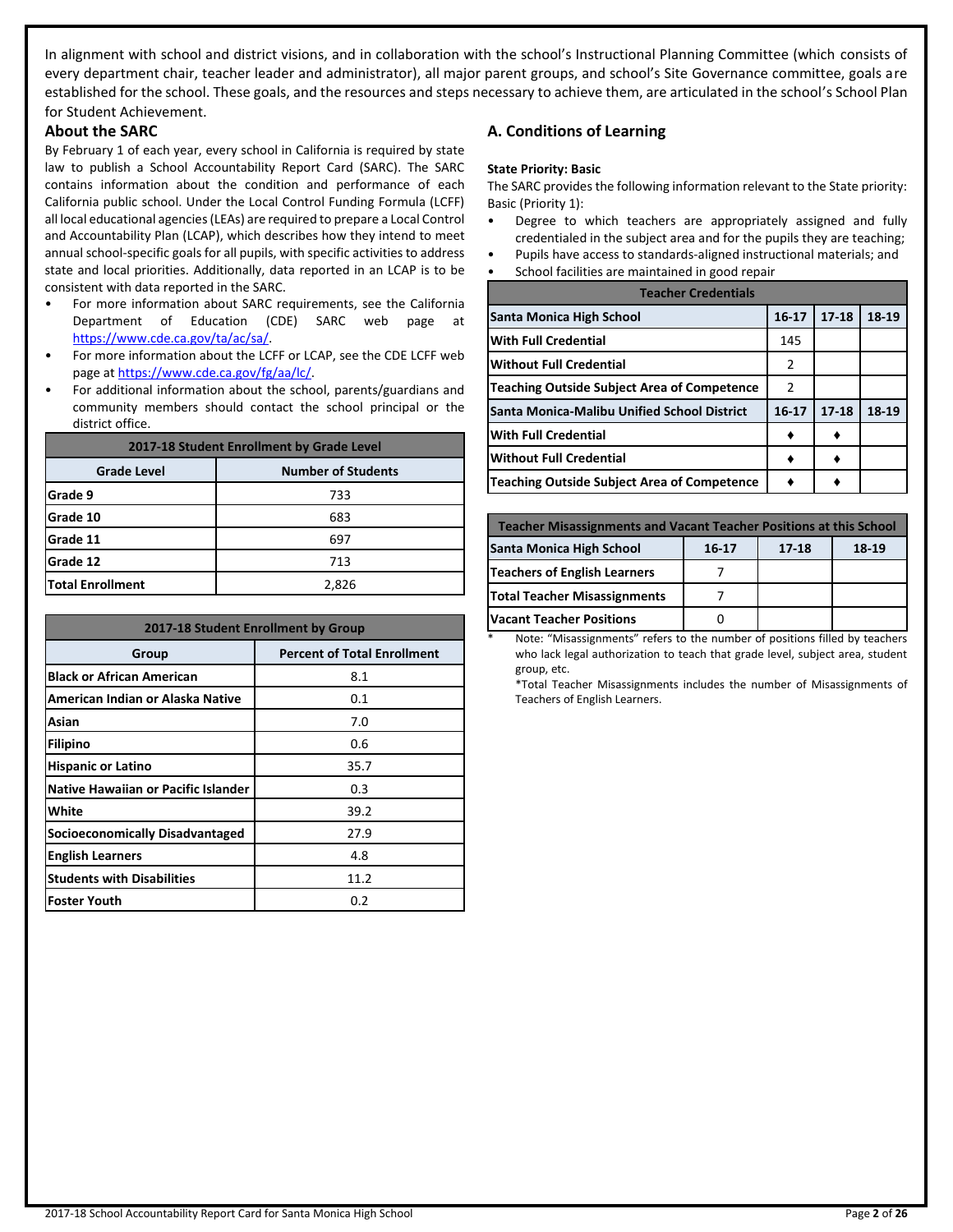## **Quality, Currency, Availability of Textbooks and Instructional Materials (School Year 2018-19)**

All students at Santa Monica High School have access to district-adopted textbooks and instructional materials in all core academic areas. All students, including English learners, have their own copy of textbooks. Texts and instructional materials are reviewed by a school site committee and submitted for review and approval by the school board. Members of the public are invited to review recommended materials and make comments prior to board approval.

| <b>Textbooks and Instructional Materials</b><br>Year and month in which data were collected: October 2018 |                                                                                                                                                                                                                                                                                                                                                                                                                                                           |  |
|-----------------------------------------------------------------------------------------------------------|-----------------------------------------------------------------------------------------------------------------------------------------------------------------------------------------------------------------------------------------------------------------------------------------------------------------------------------------------------------------------------------------------------------------------------------------------------------|--|
| <b>Core Curriculum Area</b>                                                                               | Textbooks and Instructional Materials/Year of Adoption                                                                                                                                                                                                                                                                                                                                                                                                    |  |
| <b>Reading/Language Arts</b>                                                                              | myPerspectives, Pearson, adopted 6/2016<br>The textbooks listed are from most recent adoption:<br>Yes<br>Percent of students lacking their own assigned textbook: 0                                                                                                                                                                                                                                                                                       |  |
| <b>Mathematics</b>                                                                                        | CME Algebra, Pearson 2014, adopted 5/15/14, Big Ideas Geometry, adopted 5/2015, Big Ideas Algebra 2, ,<br>adopted 5/2015, Precalculus with Limits, A Graphing Approach 7th ed by Ron Larson 5/2015.<br>Calculus: Graphical, Numerical, Algebraic 2006, adopted 4/3/2008, Elementary Statistics, Pearson, 5/2015.<br>The textbooks listed are from most recent adoption:<br>Yes<br>Percent of students lacking their own assigned textbook:<br>$\mathbf 0$ |  |
| <b>Science</b>                                                                                            | Chemistry, Holt 2007, adopted 9/6/2007<br>Biology, Prentice Hall 2002, adopted<br>Physics for Scientists and Engineers 2000<br>Earth Science, Glencoe 2000<br>Physical Science, Glencoe 2000<br>Physics: Principles with Applications 2000<br>The textbooks listed are from most recent adoption:<br>Yes                                                                                                                                                  |  |
| <b>History-Social Science</b>                                                                             | Percent of students lacking their own assigned textbook:<br>0<br>Modern World History 2004<br>Conflict & Consensus in American History 2001<br>Economics 2002<br>Economics: Principles & Practices 2001<br>Government in America: People, Politics, and Policy 2001<br>The textbooks listed are from most recent adoption:<br>Yes<br>Percent of students lacking their own assigned textbook: 0                                                           |  |
| <b>Health</b>                                                                                             | Health, Holt 2007<br>The textbooks listed are from most recent adoption:<br>Yes<br>Percent of students lacking their own assigned textbook:<br>0                                                                                                                                                                                                                                                                                                          |  |

Note: Cells with N/A values do not require data.

## **School Facility Conditions and Planned Improvements (Most Recent Year)**

In its 128-year history, Samohi has benefited from a number of bond measures that have upgraded facilities, added new classrooms and buildings, and renovated the historic Barnum Hall. In 2013, we added a new football field and track, and in 2015 we opened of our multi-wing classroom, and science and technology building. Christened "Innovation," this building will feature state-of-the-art technology in every classroom and laboratory, which will include laptops for students, document readers, LCD projectors and cutting-edge probeware for all science classes. Additionally, the buildings will house a new state-of-the-art auto shop as well as special-education facilities for severely disabled students.

Currently we are about to break ground on the New Discovery Building which will have two floors of classrooms, a new cafeteria and kitchen, a rooftop classroom, textbook and distribution center, 50 meter pool, and two floors of underground parking.

Our current facilities include general-education classrooms, music rooms for both choral and instrumental programs, science labs, art rooms, a photography setup with a darkroom, three computer labs and a media center/library. Our outdoor and physical education facilities include a swimming pool, tennis courts, a baseball field, two gymnasiums and our outdoor Greek theater. With the approval of Measure SMS, the district will now be able to begin addressing the deferred maintenance funding that changed with the statewide implementation of LCFF.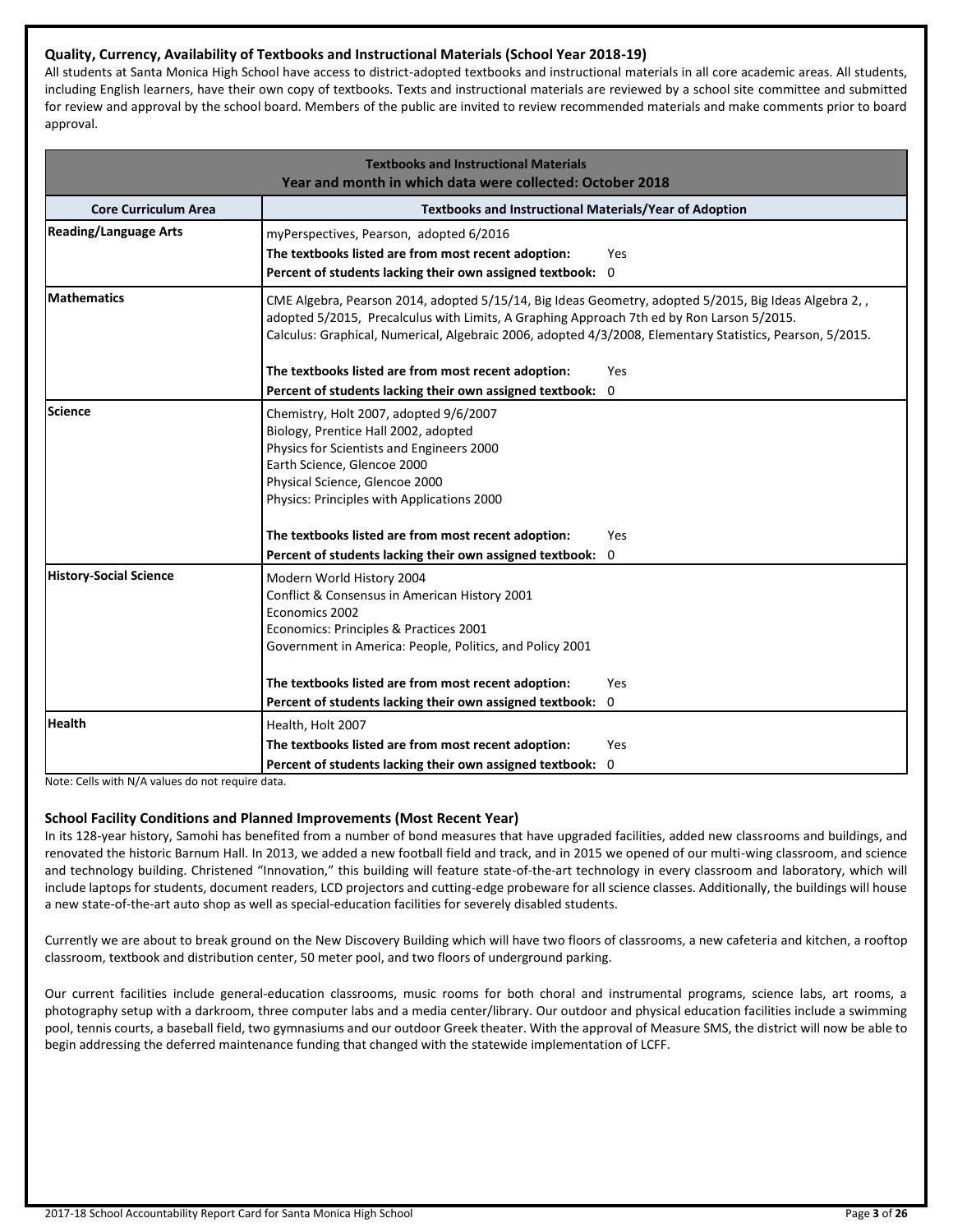| <b>School Facility Good Repair Status (Most Recent Year)</b><br>Year and month in which data were collected: 11/8/2018 |                      |                                                                                                                                                                                                                                                                                                                                                                                                                                                                                                                                                                                                                                                                                                                                                                                                                                                                                                                                                                                                                                                                                                                                                                                                                                                                                                                                                                                                                                                      |
|------------------------------------------------------------------------------------------------------------------------|----------------------|------------------------------------------------------------------------------------------------------------------------------------------------------------------------------------------------------------------------------------------------------------------------------------------------------------------------------------------------------------------------------------------------------------------------------------------------------------------------------------------------------------------------------------------------------------------------------------------------------------------------------------------------------------------------------------------------------------------------------------------------------------------------------------------------------------------------------------------------------------------------------------------------------------------------------------------------------------------------------------------------------------------------------------------------------------------------------------------------------------------------------------------------------------------------------------------------------------------------------------------------------------------------------------------------------------------------------------------------------------------------------------------------------------------------------------------------------|
| <b>System Inspected</b>                                                                                                | <b>Repair Status</b> | <b>Repair Needed and</b><br><b>Action Taken or Planned</b>                                                                                                                                                                                                                                                                                                                                                                                                                                                                                                                                                                                                                                                                                                                                                                                                                                                                                                                                                                                                                                                                                                                                                                                                                                                                                                                                                                                           |
| Systems:<br>Gas Leaks, Mechanical/HVAC, Sewer                                                                          | Good                 | AD 101: 2. VENT COVER IS MISSING.<br>KITCHEN: 7. FIVE LIGHT PANELS ARE OUT.<br>THREE HOOD LIGHTS ARE OUT. TWO<br>LIGHT DIFFUSERS ARE LOOSE, 15, SIDE<br>DOOR IS HARD TO OPEN/CLOSE.<br>M100D/WOMENS REST ROOM: 2. VENT<br>COVER IS MISSING. 4. CEILING TILE IS<br>BROKEN. 8. ONE TOILET IS LOOSE AT THE<br>BASE. 9. ONE FAUCET HAS A LOW FLOW.<br>11. PAINT IS PEELING ON HAND DRYER.<br>SG120/ SOUTH GYM: 2. FLOOR VENT<br>COVERS ARE MISSING AND LOOSE. 7.<br>TWO LIGHT PANELS ARE OUT. 11. PAINT<br>IS PEELING ON THE WALL. 14. RAILING IS<br>RUSTED AND BROKEN ON EXTERIOR<br>STAIRWELL CRWATING AN INJURY<br>HAZARD.                                                                                                                                                                                                                                                                                                                                                                                                                                                                                                                                                                                                                                                                                                                                                                                                                            |
| Interior:<br><b>Interior Surfaces</b>                                                                                  | Fair                 | A015: 4. STAIRS ARE DAMAGED<br>A104: 4. WALLS HAVE DAMAGE 4.<br>CEILING TILE IS DAMAGED AND CEILING<br><b>TILES ARE MISSING</b><br>AD 103E: 4. CEILING TILE IS MISSING. 7.<br>ONE LIGHT PANEL IS OUT.<br>AD 208/ CUSTODIAN: 4. CEILING TILES<br>HAVE WATER STAINS (HALLWAY). WATER<br>DAMAGE TO WALL AND CEILING.<br>AD 300 A/ STORAGE: 4. FLOOR TILES ARE<br>MISSING. 5. UNSECURED ITEMS ARE<br>STORED TOO HIGH.<br>AD 300/ VIKE'S INN: 4. CEILING TILES ARE<br>LOOSE. CEILING TILES ARE MISSING.<br>FLOOR TILE IS BROKEN. 7. CLOCK IS<br>MISSING EXPOSING WIRES. 11. PAINT IS<br>PEELING ON RECEPTICALS.<br>AD 405: 4. CEILING TILE IS MISSING. 5.<br>UNSECURED ITEMS ARE STORED TOO<br>HIGH. 7. PHONE COVER IS WRONG SIZE.<br>AD 503: 4. CEILING TILE IS LOOSE. 5.<br>ROOM IS EXTREMELY CLUTTERED. 7.<br>SURGE PROTECTORS ARE DAISY CHAINED.<br>AD 511: 4. CEILING TILE IS MISSING.<br>AD 515: 4. CEILING TILES HAVE HOLES. 5.<br>ROOM IS CLUTTERED. UNSECURED ITEMS<br>ARE STORED TOO HIGH. 7. ACCESS TO<br>ELECTRICAL PANEL IS IS BLOCKED.<br>ADMIN/AD 400: 4. CEILING TILES ARE<br>LOOSE. RUBBER MOLDING IS LOOSE IN<br>HALLWAY AT ENTRY. 7. TWO LIGHT<br>PANELS ARE OUT. SURGE PROTECTORS<br>ARE DAISY CHAINED. 14. BRICKS ARE<br>MISSING AND BROKEN ALONG EXTERIOR<br>BRICK WALL. 15. DRY ROT ON EXTERIOR<br>DOOR.<br>ALL GENDER REST ROOM: 4. PAINT IS<br>MISSING ON NEW CONSTRUCTION ON<br>CEILING.<br>B100: 4. CEILING TILES ARE MISSING. |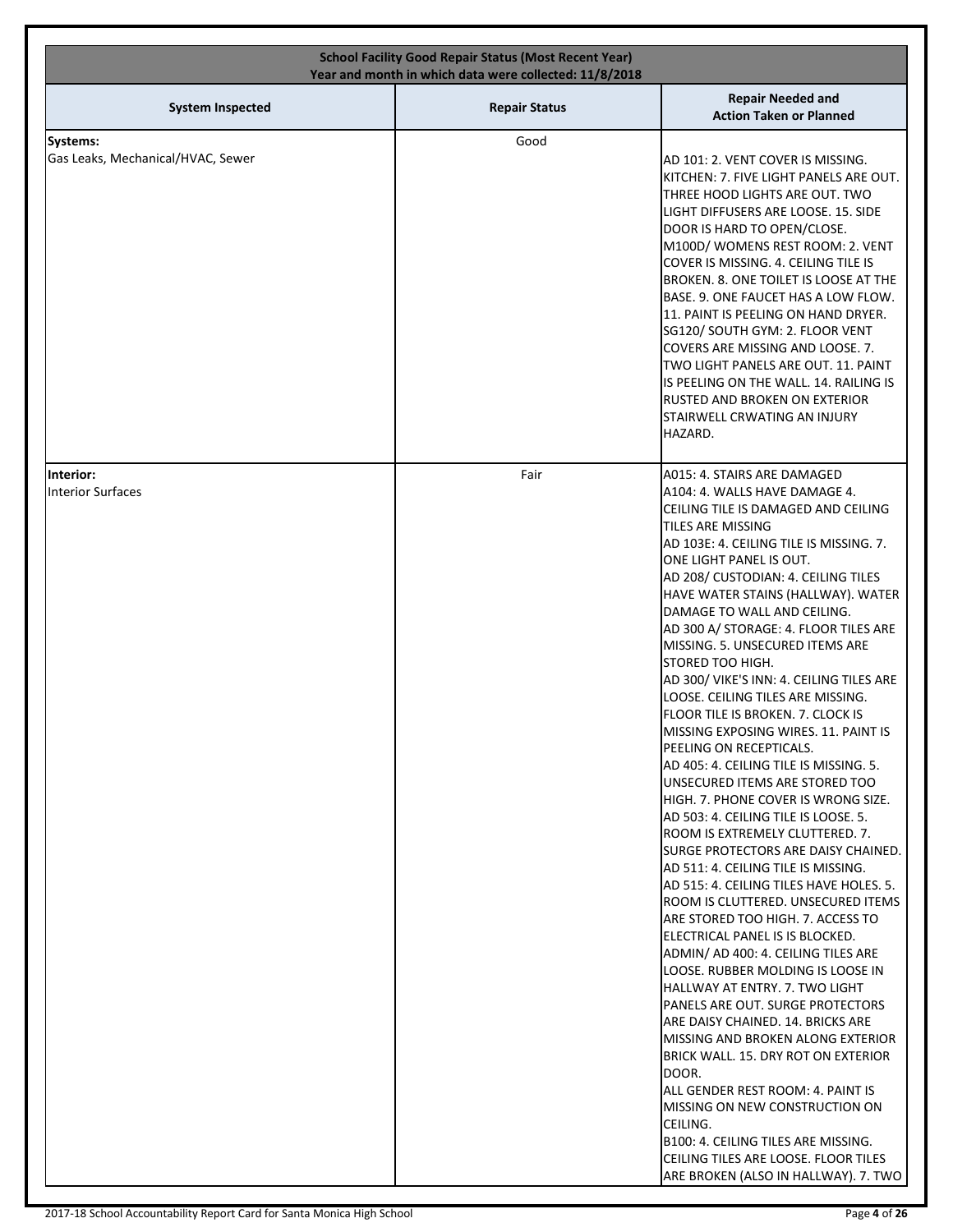| <b>School Facility Good Repair Status (Most Recent Year)</b><br>Year and month in which data were collected: 11/8/2018 |                      |                                                                                                                                                    |
|------------------------------------------------------------------------------------------------------------------------|----------------------|----------------------------------------------------------------------------------------------------------------------------------------------------|
| <b>System Inspected</b>                                                                                                | <b>Repair Status</b> | <b>Repair Needed and</b><br><b>Action Taken or Planned</b>                                                                                         |
|                                                                                                                        |                      | LIGHT PANELS AREBOUT (HALLWAY). 11.<br>PAINT IS PEELING ON THE WALL AND<br>COLUMNS.                                                                |
|                                                                                                                        |                      | B102: 4. CEILING TILES ARE LOOSE<br>(HALLWAY ALSO). CEILING TILES HAVE                                                                             |
|                                                                                                                        |                      | WATER STAINS (HALLWAY). CEILING TILES<br>ARE MISSING (HALLWAY). 5. UNSECURED<br>ITEMS ARE STORED TOO HIGH. WINDOW                                  |
|                                                                                                                        |                      | SILLS ARE DIRTY. 10. ACCESS TO FIRE PULL<br>IS BLOCKED. ACCESS TO FIRE<br><b>EXTINGUISHER IS BLOCKED.</b>                                          |
|                                                                                                                        |                      | B104/ MENS REST ROOM: 4. CEILING<br>TILES ARE MISSING. WATER DAMAGE TO<br>CEILING. 5. SURFACES ARE DIRTY. 8. ONE                                   |
|                                                                                                                        |                      | TOILET LEAKS AT FITTING.<br>B200: 4. FLOOR TILES ARE BROKEN.<br>FORMICA TRIM IS MISSING ON COUNTER                                                 |
|                                                                                                                        |                      | TOP. 7. ONE LIGHT PANEL IS OUT. 10.<br><b>ACCESS TO FIRE EXTINGUISHER IS</b><br><b>BLOCKED.</b>                                                    |
|                                                                                                                        |                      | B202: 4. FLOOR TILES ARE BROKEN. 7.<br>ONE LIGHT PANEL IS OUT (HALLWAY). SIX<br>LIGHT PANELS ARE OUT. 11. PAINT IS                                 |
|                                                                                                                        |                      | PEELING ON THE DOOR.<br>B204A/ CUSTODIAN: 4. WATER DAMAGE<br>TO THE WALL.                                                                          |
|                                                                                                                        |                      | B205: 4. CEILING TILES ARE MISSING.<br>CEILING TILES ARE LOOSE. CEILING TILES                                                                      |
|                                                                                                                        |                      | ARE TORN. CABINET HANDLE IS MISSING.<br>5. WINDOW SILLS ARE DIRTY. 7. THREE<br>LIGHT PANELS ARE OUT IN HALLWAY. 9.                                 |
|                                                                                                                        |                      | SINK BASIN IS RUSTED. 11. PAINT IS<br>PEELING ON THE WALL.<br>B206: 4. CEILING TILES ARE MISSING                                                   |
|                                                                                                                        |                      | (STAIRWELL ALSO). CEILING TILES ARE<br>LOOSE (STAIRWELL). FLOOR TILES ARE<br>BROKEN. 7. THREE LIGHT PANELS ARE                                     |
|                                                                                                                        |                      | OUT. ONE LIGHT PANEL IS OUT<br>(STAIRWELL). 9. SINK DOESN'T DRAIN                                                                                  |
|                                                                                                                        |                      | PROPERLY. ONE DRINKING FOUNTAIN<br>HAS A LOW FLOW (STAIRWELL). 11. PAINT<br>IS PEELING ON WALL. 15. WINDOWS ARE                                    |
|                                                                                                                        |                      | <b>B3OKEN (STAIRWELL).</b><br>B207: 4. WATER DAMAGE ON WINDOW<br>SILL (PLASTER IS CHIPPING EXPOSING                                                |
|                                                                                                                        |                      | RUSTED METAL). 15. WINDOW IS<br><b>BROKEN.</b>                                                                                                     |
|                                                                                                                        |                      | B208: 4. CEILING TILE IS MISSING. WATER<br>DAMAGE TO WINDOW SILL. FLOOR TILES<br>ARE BROKEN. 15. WINDOW LOCKS ARE<br>BROKEN. WINDOW BLINDS DO NOT  |
|                                                                                                                        |                      | <b>WORK (PER TEACHER).</b><br>BOYS REST ROOM: 4. TOILET PAPER<br>DISPENSER IS BROKEN. 8. TOILET IS LOOSE                                           |
|                                                                                                                        |                      | FROM THE WALL. 11. PAINT IS PEELING<br>ON WALL (HALLWAY). PAINT IS PEELING                                                                         |
|                                                                                                                        |                      | ON CEILING AND WINDOW FRAMES.<br>C110/ STAFF DINING: 4. CEILING TILE IS<br>MISSING. 7. ONE LIGHT PANEL IS OUT.<br>ONE LIGHT DIFFUSER IS LOOSE. 10. |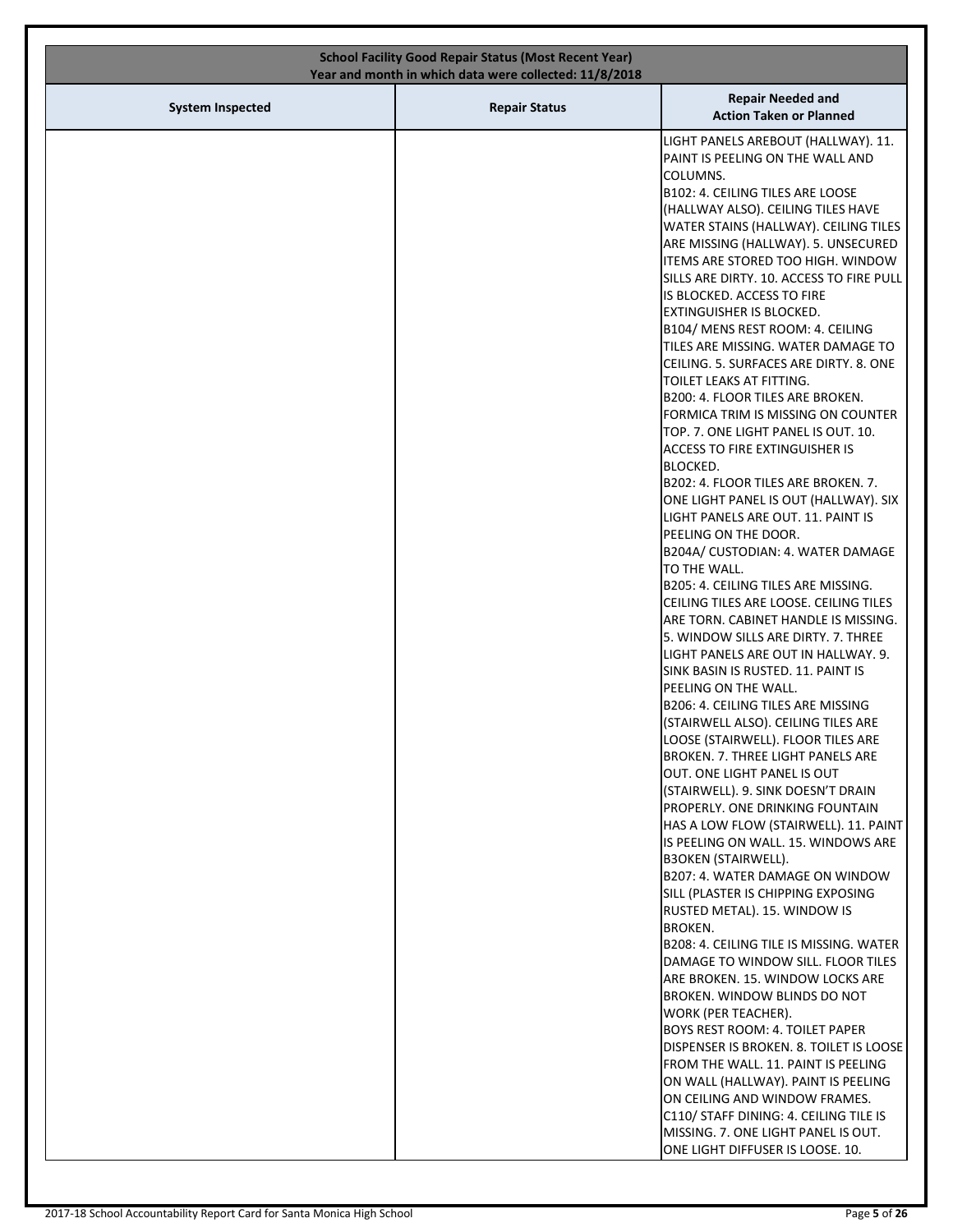|                         | Year and month in which data were collected: 11/8/2018 |                                                                              |
|-------------------------|--------------------------------------------------------|------------------------------------------------------------------------------|
| <b>System Inspected</b> | <b>Repair Status</b>                                   | <b>Repair Needed and</b><br><b>Action Taken or Planned</b>                   |
|                         |                                                        | <b>EMERHENCY EXIT SIGN IS NOT</b>                                            |
|                         |                                                        | FUNCTIONING PROPERLY.                                                        |
|                         |                                                        | C110C: 4. CEILING TILE IS MISSING.                                           |
|                         |                                                        | C110D: 4. WATER DAMAGE TO WALLS.                                             |
|                         |                                                        | C128/ SNACK BAR: 4. CEILING TILES ARE<br>MISSING. 7. ELECTRICAL COVER IS     |
|                         |                                                        | MISSING. TRIP HAZARD ON WALKWAY.                                             |
|                         |                                                        | E100: 4. FLOOR IS DAMAGED 4. WALL IS                                         |
|                         |                                                        | MISSING BASE BASEBOARD                                                       |
|                         |                                                        | E101: 4. WALL IS DAMAGED 4. FLOOR IS                                         |
|                         |                                                        | DAMAGED 11. PAINT IS PEELING                                                 |
|                         |                                                        | E107: 4. FLOOR IS DAMAGED 11. PAINT IS                                       |
|                         |                                                        | PEELING ON WALL AND NEAR EXIT                                                |
|                         |                                                        | E113: 4. FLOOR IS DAMAGED 11. PAINT IS                                       |
|                         |                                                        | PEELING<br>E115: 4. FLOOR IS DAMAGED 11. PAINT IS                            |
|                         |                                                        | PEELING ON WALL AND NEAR EXIT                                                |
|                         |                                                        | E117: 4. FLOOR IS DAMAGED 11. PAINT IS                                       |
|                         |                                                        | <b>PEELING</b>                                                               |
|                         |                                                        | E200: 4. CEILING TILE HAS STAIN 4. WALL                                      |
|                         |                                                        | IS DAMAGED 4. FLOOR IS DAMAGED                                               |
|                         |                                                        | E215: 4. CEILING TILE IS DAMAGED 11.                                         |
|                         |                                                        | PAINT IS PEELING                                                             |
|                         |                                                        | ELECTRICAL ROOM/ HALL: 4. CEILING<br>TILES ARE MISSING.                      |
|                         |                                                        | ENROLLMENT: 4. FORMICA TRIM IS                                               |
|                         |                                                        | CHIPPING ON COUNTER TOP. 7. MULTIPLE                                         |
|                         |                                                        | LIGHT BULBS OUT.                                                             |
|                         |                                                        | H100: 4. FLOOR IS DAMAGED 11. PAINT IS                                       |
|                         |                                                        | PEELING ON WALL AND NEAR EXIT                                                |
|                         |                                                        | H101: 4. FLOOR HAS DAMAGE 4. WALL                                            |
|                         |                                                        | HAS HOLE 15. WINDOW DOES NOT CLOSE                                           |
|                         |                                                        | H102: 4. FLOOR IS DAMAGED 11. PAINT IS<br>PEELING ON WINDOW SILLS WHICH ALSO |
|                         |                                                        | SHOW DAMAGE FROM MOISTURE                                                    |
|                         |                                                        | H105: 4. WALL IS DAMAGED 4. CEILING                                          |
|                         |                                                        | TILE IS MISSING 7. LIGHT IS OUT                                              |
|                         |                                                        | H114: 4. CEILING TILE IS STAINED 11.                                         |
|                         |                                                        | WINDOW SILLS PAINT IS PEELING                                                |
|                         |                                                        | H116: 4. CEILING TILE HAS STAINS 4.                                          |
|                         |                                                        | FLOOR IS DAMAGED 4. WALL IS                                                  |
|                         |                                                        | DAMAGED 11. PAINT IS PEELING                                                 |
|                         |                                                        | H118: 4. WALL IS DAMAGED 11. PAINT IS<br>PEELING 15. DOOR DOES NOT LATCH     |
|                         |                                                        | H119: 4. CEILING TILE IS LOOSE 11. WALL                                      |
|                         |                                                        | PAINT IS PEELING                                                             |
|                         |                                                        | H120: 4. WALL IS DAMAGED 11. PAINT IS                                        |
|                         |                                                        | PEELING                                                                      |
|                         |                                                        | H125: 4. WALL IS DAMAGED 11. PAINT IS                                        |
|                         |                                                        | PEELING                                                                      |
|                         |                                                        | H127: 4. CEILING TILE IS STAINED 4. WALL                                     |
|                         |                                                        | IS DAMAGED AND FLOOR IS DAMAGED<br>H201: 4. FLOOR TILES ARE BROKEN. 7.       |
|                         |                                                        | TWO LIGHT FIXTURE CAPS ARE LOOSE.                                            |
|                         |                                                        | SURGE PROTECTORS ARE DAISY CHAINED.                                          |
|                         |                                                        | 10. FIRE EXTINGUISHER IS NOT                                                 |
|                         |                                                        | MOUNTED.                                                                     |
|                         |                                                        | H202: 4. FLOOR TILES ARE BROKEN. 5.                                          |
|                         |                                                        | UNSECURED ITEMS ARE STORED TOO                                               |
|                         |                                                        | HIGH. 7. SWITCH PLATE IS BROKEN. 11.                                         |
|                         |                                                        | PAINT IS PEELING ON WALL.                                                    |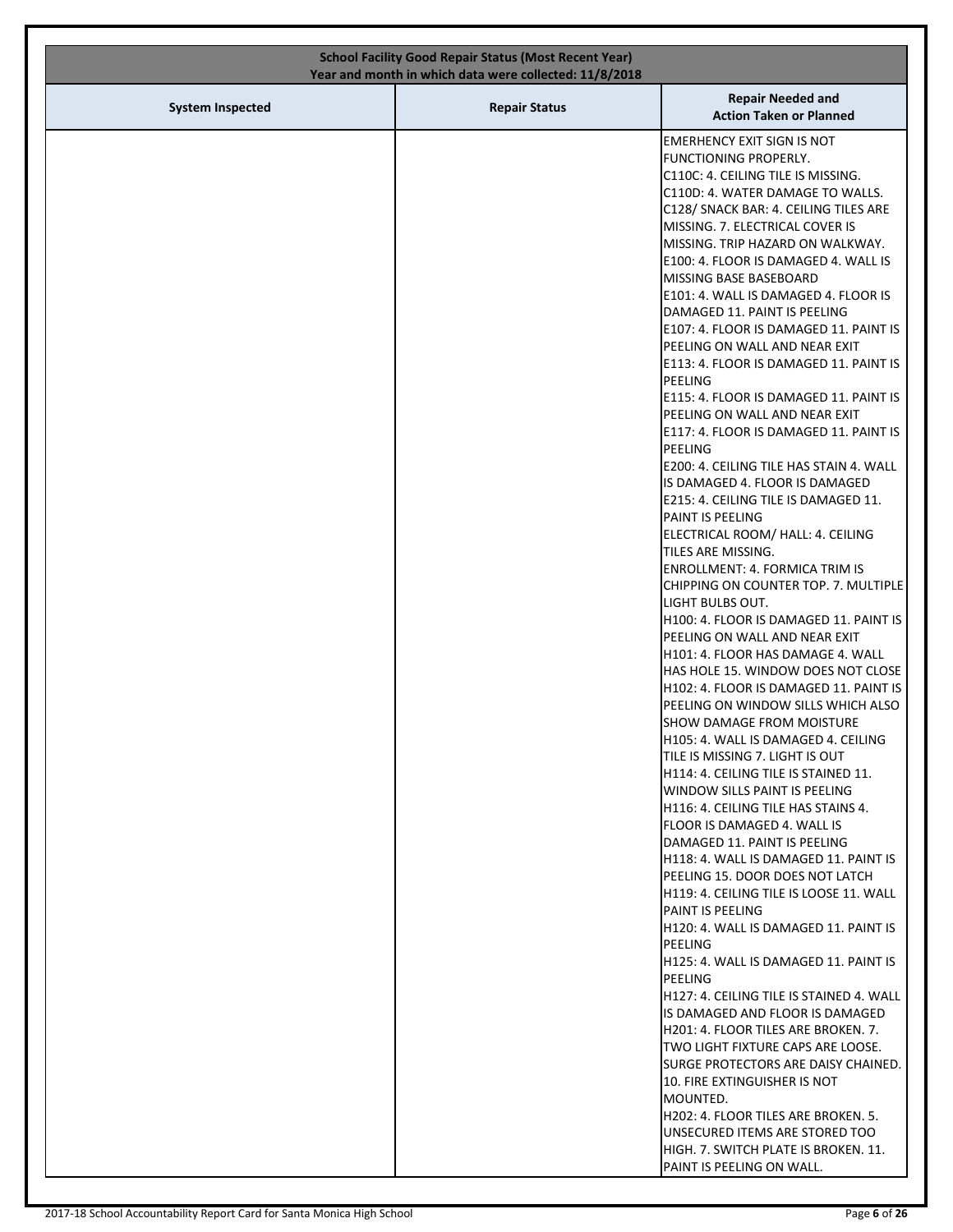| Year and month in which data were collected: 11/8/2018 |                      |                                                                          |
|--------------------------------------------------------|----------------------|--------------------------------------------------------------------------|
| <b>System Inspected</b>                                | <b>Repair Status</b> | <b>Repair Needed and</b><br><b>Action Taken or Planned</b>               |
|                                                        |                      | H204: 4. FLOOR TILES ARE BROKEN.                                         |
|                                                        |                      | LOCKER IS BROKEN IN HALLWAY. 5.                                          |
|                                                        |                      | ROOM IS CLUTTERED. UNSECURED ITEMS                                       |
|                                                        |                      | ARE STORED TOO HIGH. 7. ONE LIGHT                                        |
|                                                        |                      | PANEL IS OUT. 11. PESTICIDES ARE                                         |
|                                                        |                      | PRESENT.<br>H209: 4. CEILING TILES ARE MISSING.                          |
|                                                        |                      | CEILING TILE IS LOOSE. FORMICA TRIM IS                                   |
|                                                        |                      | PEELING. FLOOR TILES ARE BROKEN. 7.                                      |
|                                                        |                      | ELECTRICAL COVER IS MISSING. LIGHT                                       |
|                                                        |                      | PANELS IN STAIRWELL ARE OUT.                                             |
|                                                        |                      | H213: 4. CEILING TILES HAVE WATER                                        |
|                                                        |                      | STAINS. 7. LIGHT DIFFUSER IS MISSING                                     |
|                                                        |                      | (HALLWAY). ONE LIGHT PANEL IS OUT. 11.                                   |
|                                                        |                      | PAINT IS PEELING ON WINDOW FRAME.                                        |
|                                                        |                      | H214: 4. CEILING TILES ARE LOOSE. FLOOR                                  |
|                                                        |                      | TILES ARE BROKEN. 7. TWO LIGHT PANELS                                    |
|                                                        |                      | ARE OUT.                                                                 |
|                                                        |                      | 1209: 7. UNCOVERED ELECTRICAL CORD IS                                    |
|                                                        |                      | CAUSING TRIP HAZARD 4. PENCIL                                            |
|                                                        |                      | SHARPENER IS BROKEN AND IS CAUSING                                       |
|                                                        |                      | <b>WALL DAMAGE</b>                                                       |
|                                                        |                      | M100D/WOMENS REST ROOM: 2. VENT                                          |
|                                                        |                      | COVER IS MISSING. 4. CEILING TILE IS                                     |
|                                                        |                      | BROKEN. 8. ONE TOILET IS LOOSE AT THE                                    |
|                                                        |                      | BASE. 9. ONE FAUCET HAS A LOW FLOW.                                      |
|                                                        |                      | 11. PAINT IS PEELING ON HAND DRYER.                                      |
|                                                        |                      | M101/ ORCHESTRA: 4. CEILING TILES<br>HAVE WATER STAINS (MILDEW PRESENT). |
|                                                        |                      | 5. UNSECURED ITEMS ARE STORED TOO                                        |
|                                                        |                      | HIGH. 7. ONE LIGHT PANEL IS OUT. 10.                                     |
|                                                        |                      | <b>FIRE EXTINGUISHER TAG IS OUTDATED</b>                                 |
|                                                        |                      | (AUGUST/21/2017).                                                        |
|                                                        |                      | M200/ PIANO ROOM: 4. CEILING TILES                                       |
|                                                        |                      | HAVE WATER STAINS (ALSO IN FOYER).                                       |
|                                                        |                      | CEILING TILES HAVE HOLES (FOYER). 7.                                     |
|                                                        |                      | SEVEN CAN LIGHTS ARE OUT (FOYER).                                        |
|                                                        |                      | <b>EXTENSION CORD IS BEING</b>                                           |
|                                                        |                      | PERMANENTLY USED CREATING A TRIP                                         |
|                                                        |                      | HAZARD. 10. FIRE EXTINGUISHER CASE                                       |
|                                                        |                      | HANDLE IS BROKEN.                                                        |
|                                                        |                      | M201/ENSEMBLE: 4. CEILING TILES ARE                                      |
|                                                        |                      | MISSING. 7. ONE LIGHT PANEL IS OUT. 10.                                  |
|                                                        |                      | <b>FIRE EXTINGUISHER TAG IS OUTDATED</b><br>(AUGUST/21/2017).            |
|                                                        |                      | MEN: 4. WALL IS DAMAGED 9. FAUCET IS                                     |
|                                                        |                      | LEAKING 11. HAND DRYER PAINT IS                                          |
|                                                        |                      | RUSTING 11. PAINT IS PEELING                                             |
|                                                        |                      | N100/OFFICE: 4. CEILING TILE IS MISSING.                                 |
|                                                        |                      | ELECTRICAL COVERS ARE MISSING (WALL                                      |
|                                                        |                      | AND CEILING). 10. FIRE EXTINGUISHER                                      |
|                                                        |                      | TAG IS OUTDATED (AUGUST/25/2003)                                         |
|                                                        |                      | N101/ TRAINERS ROOM: 4. FORMICA IS                                       |
|                                                        |                      | CHIPPING ON COUNTER TOP. 6. ANTS ARE                                     |
|                                                        |                      | PRESENT AT SINK. 7. THREE LIGHT PANELS                                   |
|                                                        |                      | ARE OUT. 9 ONE DRINKING FOUNTAIN IS                                      |
|                                                        |                      | OUT OF ORDER IN HALLWAY.                                                 |
|                                                        |                      | N140/ NORTH GYM: 4. WATER DAMAGE                                         |
|                                                        |                      | TO WALLS. 7. ONE LIGHT PANEL IS OUT.                                     |
|                                                        |                      | 10. EMERGENCY EXIT LIGHTS ARE NOT<br>FUNCTIONING PROPERLY (HALLWAY)      |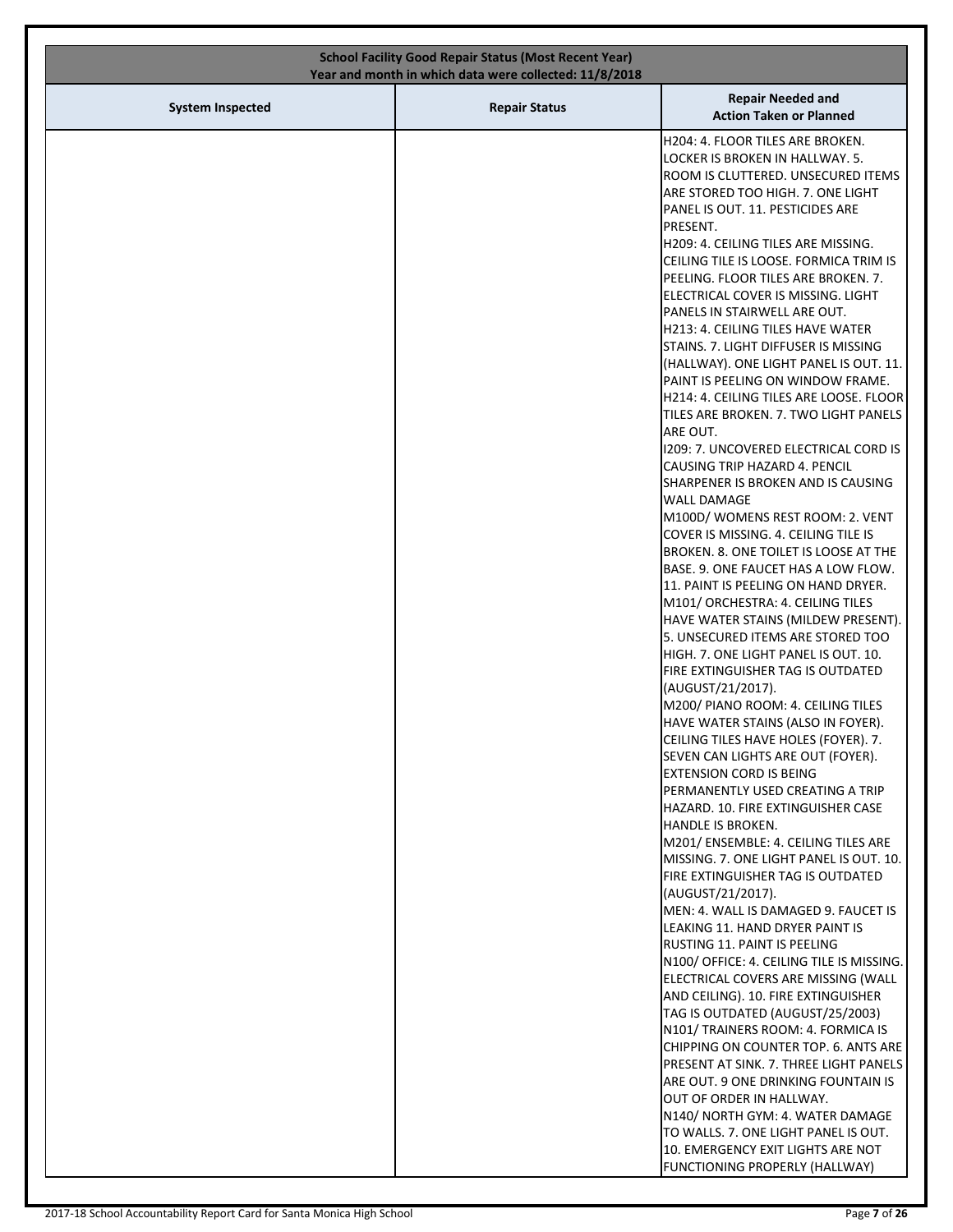| <b>School Facility Good Repair Status (Most Recent Year)</b><br>Year and month in which data were collected: 11/8/2018 |                      |                                                                                                                                                                                                                                                                                                                                                                                                                                                                                                                                                                                                                                                                                                                                                                                                                                                                                                                                                                                                                                                                                                                                                               |
|------------------------------------------------------------------------------------------------------------------------|----------------------|---------------------------------------------------------------------------------------------------------------------------------------------------------------------------------------------------------------------------------------------------------------------------------------------------------------------------------------------------------------------------------------------------------------------------------------------------------------------------------------------------------------------------------------------------------------------------------------------------------------------------------------------------------------------------------------------------------------------------------------------------------------------------------------------------------------------------------------------------------------------------------------------------------------------------------------------------------------------------------------------------------------------------------------------------------------------------------------------------------------------------------------------------------------|
| <b>System Inspected</b>                                                                                                | <b>Repair Status</b> | <b>Repair Needed and</b><br><b>Action Taken or Planned</b>                                                                                                                                                                                                                                                                                                                                                                                                                                                                                                                                                                                                                                                                                                                                                                                                                                                                                                                                                                                                                                                                                                    |
|                                                                                                                        |                      | N201A WOMENS LOCKER ROOM: 4.<br>LOCKERS ARE BROKEN. 7. ONE LIGHT<br>PANEL IS OUT. ONE LIGHT PANEL IS<br>LOOSE FROM CEILING. ONE LIGHT<br>DIFFUSER IS MISSING.<br>P100/ POOL: 4. CEILING TILES ARE<br>MISSING. CEILING TILES ARE BROKEN<br>(ALSO IN HALLWAY). CEILING TILE IS<br>LOOSE. CEILING TILES HAVE WATER<br>STAINS (HALLWAY). CEILING TILES HAVE<br>HOLES (HALLWAY). 7. ONE LIGHT PANEL IS<br>OUT. ELECTRICAL COVER IS MISSING.<br>SEVEN LIGHT PANELS ARE OUT<br>(HALLWAY). 11. PAINT IS PEELING ON<br><b>EXTERIOR AND INTERIOR WALLS.</b><br>P111/ MENS LOCKER ROOM: 4. HOLES IN<br>THE WALL. LOCKERS ARE BROKEN.<br>FLOORING HAS HOLES. 7. ELECTRICAL<br>COVER IS MISSING EXPOSING LIVE WIRES.<br>P112/ WOMENS LOCKER ROOM: 4. HOLE<br>IN WALL.<br>PRINCIPAL M HOUSE: 4. WALL IS<br>DAMAGED 4. FLOOR IS DAMAGED<br>RECORDS: 4. FORMICA TRIM IS CHIPPING<br>ON COUNTER TOP AND SWINGING GATE.<br>CEILING TILE IS BROKEN. 7. FOUR LIGHT<br>PANELS ARE OUT. ELECTRICAL COVER IS<br>MISSING EXPOSING LIVE WIRES. SURGE<br>PROTECTORS ARE DAISY CHAINED.<br>SG14/ FITNESS CENTER: 4. CEILING TILES<br>HAVE WATER STAINS. CEILING TILES ARE<br>MISSING, RU |
| <b>Cleanliness:</b><br>Overall Cleanliness, Pest/Vermin Infestation                                                    | Good                 | AD 300 A/ STORAGE: 4. FLOOR TILES ARE<br>MISSING. 5. UNSECURED ITEMS ARE<br>ISTORED TOO HIGH.<br>AD 405: 4. CEILING TILE IS MISSING. 5.<br>UNSECURED ITEMS ARE STORED TOO<br>HIGH. 7. PHONE COVER IS WRONG SIZE.<br>AD 502: 5. WINDOW SILL IS DIRTY. 7.<br>ELECTRICAL COVER IS MISSING. 12. DRY<br>ROT ON WINDOW FRAME.<br>AD 503: 4. CEILING TILE IS LOOSE. 5.<br>ROOM IS EXTREMELY CLUTTERED. 7.<br>SURGE PROTECTORS ARE DAISY CHAINED.<br>AD 514: 5. UNSECURED ITEMS ARE<br>ISTORED TOO HIGH.<br>AD 515: 4. CEILING TILES HAVE HOLES. 5.<br>ROOM IS CLUTTERED. UNSECURED ITEMS<br>ARE STORED TOO HIGH. 7. ACCESS TO<br>ELECTRICAL PANEL IS IS BLOCKED.<br>AUDITORIUM: 5. FECES ON EXTERIOR<br>STAIRWELL AT TOP NEAR SECOND FLOOR<br>ENTRY. 10. ACCESS TO CHAIR LIFT IS<br>BLOCKED. 14. TRIP HAZARDS ON<br>WALKWAY. 15. ONE WINDOW IS BROKEN<br>IN FOYER.<br>B010: 4. CEILING TILES ARE TORN. 5.<br>UNSECURED ITEMS ARE STORED TOO<br>HIGH. 7. FOUR LIGHT PANELS ARE OUT.                                                                                                                                                                                   |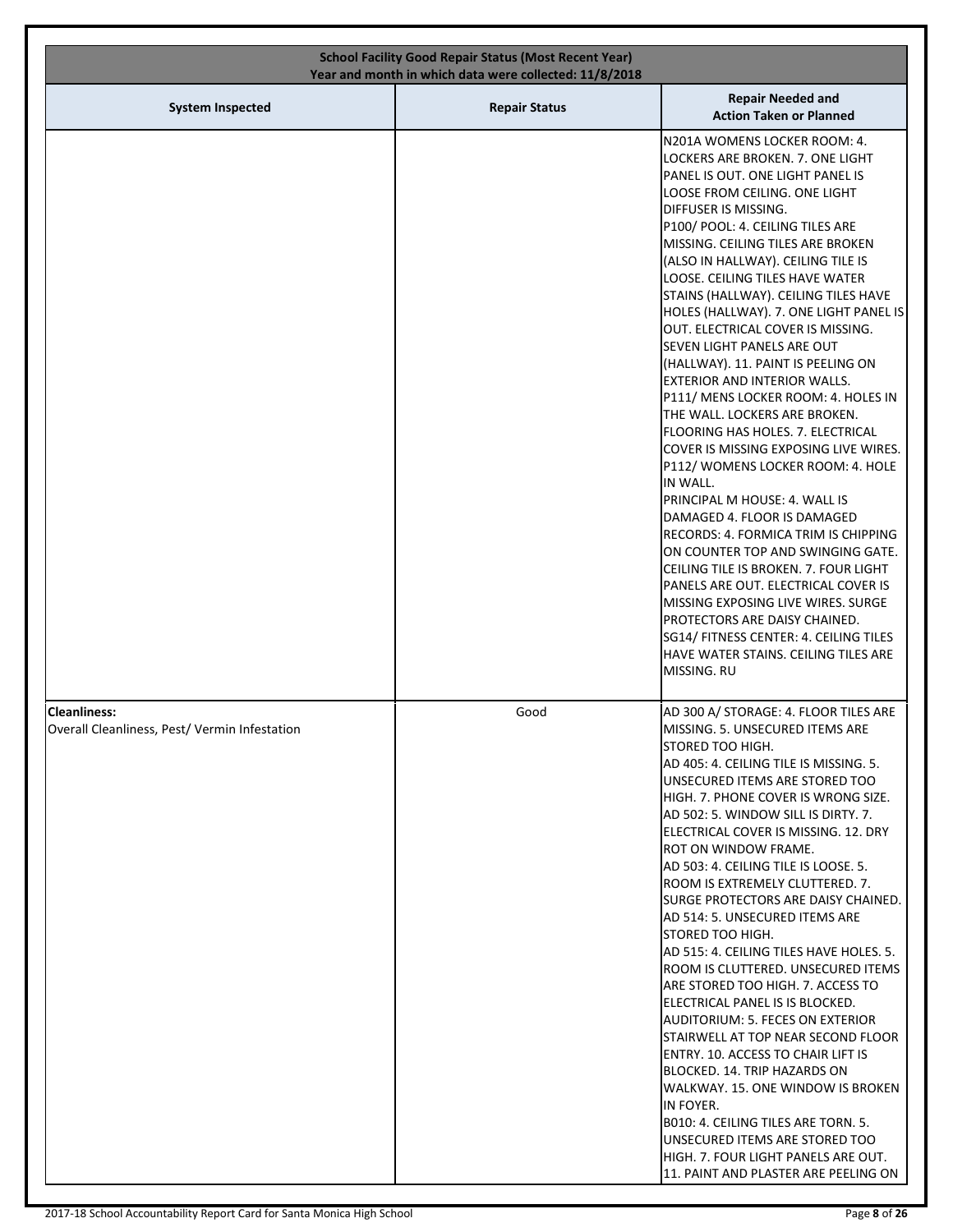|                                  | <b>School Facility Good Repair Status (Most Recent Year)</b><br>Year and month in which data were collected: 11/8/2018 |                                                                                                                                                                                                                                                                                                                                                                                                                                                                                                                                                                                                                                                                                                                                                                                                                                                                                                                                                                                                                                                                                                                                                                                                                                                                                                                                                                                                                                                                                                                                                                                                                                                                                                                                                                                 |
|----------------------------------|------------------------------------------------------------------------------------------------------------------------|---------------------------------------------------------------------------------------------------------------------------------------------------------------------------------------------------------------------------------------------------------------------------------------------------------------------------------------------------------------------------------------------------------------------------------------------------------------------------------------------------------------------------------------------------------------------------------------------------------------------------------------------------------------------------------------------------------------------------------------------------------------------------------------------------------------------------------------------------------------------------------------------------------------------------------------------------------------------------------------------------------------------------------------------------------------------------------------------------------------------------------------------------------------------------------------------------------------------------------------------------------------------------------------------------------------------------------------------------------------------------------------------------------------------------------------------------------------------------------------------------------------------------------------------------------------------------------------------------------------------------------------------------------------------------------------------------------------------------------------------------------------------------------|
| <b>System Inspected</b>          | <b>Repair Status</b>                                                                                                   | <b>Repair Needed and</b><br><b>Action Taken or Planned</b>                                                                                                                                                                                                                                                                                                                                                                                                                                                                                                                                                                                                                                                                                                                                                                                                                                                                                                                                                                                                                                                                                                                                                                                                                                                                                                                                                                                                                                                                                                                                                                                                                                                                                                                      |
|                                  |                                                                                                                        | WINDOW SILL. 15. WINDOW FRAMES ARE<br>RUSTED.<br>B104/ MENS REST ROOM: 4. CEILING<br>TILES ARE MISSING. WATER DAMAGE TO<br>CEILING. 5. SURFACES ARE DIRTY, 8. ONE<br>TOILET LEAKS AT FITTING.<br>B201/OFFICE: 6. MUD WASP NEST IN FIRE<br><b>EXTINGUISHER CASE. 10. FIRE</b><br><b>EXTINGUISHER TAG IS OUTDATED</b><br>(AUGUST/18/2017) IN HALLWAY. 11.<br>PAINT AND PLASTER ARE<br>PEELING/CHIPPING ON WALL.<br>B205: 4. CEILING TILES ARE MISSING.<br>CEILING TILES ARE LOOSE. CEILING TILES<br>ARE TORN. CABINET HANDLE IS MISSING.<br>5. WINDOW SILLS ARE DIRTY. 7. THREE<br>LIGHT PANELS ARE OUT IN HALLWAY. 9.<br>SINK BASIN IS RUSTED. 11. PAINT IS<br>PEELING ON THE WALL.<br>H200: 5. UNSECURED ITEMS ARE STORED<br>TOO HIGH. 7. ONE LIGHT PANEL IS OUT.<br>10. PLUG IN AIR FRESHENER. 11. PAINT IS<br>PEELING ON THE WALL.<br>H202: 4. FLOOR TILES ARE BROKEN. 5.<br>UNSECURED ITEMS ARE STORED TOO<br>HIGH. 7. SWITCH PLATE IS BROKEN. 11.<br>PAINT IS PEELING ON WALL.<br>H204: 4. FLOOR TILES ARE BROKEN.<br>LOCKER IS BROKEN IN HALLWAY. 5.<br>ROOM IS CLUTTERED. UNSECURED ITEMS<br>ARE STORED TOO HIGH. 7. ONE LIGHT<br>PANEL IS OUT. 11. PESTICIDES ARE<br>PRESENT.<br>1122P: 5. UNSECURE ITEMS ARE STORED<br>ITOO HIGH<br>M100E/ MENS REST ROOM: 5. GRAFFITI<br>ON LIGHT COVERS.7. ONE LIGHT IS<br>FLICKERING (SEIZURE HAZARD). ONE<br>LIGHT COVER IS MISSING. 8. ONE TOILET<br>LEAKS AT FITTING (PUDDLES ON FLOOR)<br>CREATING A SLIP HAZARD). ONE TOILET IS<br>LOOSE AT THE BASE. 11. PAINT IS PEELING<br>ON THE CEILING AND HAND DRYER.<br>M101/ ORCHESTRA: 4. CEILING TILES<br>HAVE WATER STAINS (MILDEW PRESENT).<br>5. UNSECURED ITEMS ARE STORED TOO<br>HIGH. 7. ONE LIGHT PANEL IS OUT. 10.<br>FIRE EXTINGUISHER TAG IS OUTDATED<br>(AUGUST/21/2017). |
| <b>Electrical:</b><br>Electrical | Poor                                                                                                                   | AD 103E: 4. CEILING TILE IS MISSING. 7.<br>ONE LIGHT PANEL IS OUT.<br>AD 200 (NEW PARTITION AREA): 7. TWO<br>LIGHT PANELS ARE OUT.<br>AD 406: 7. OUTLET COVER IS MISSING.<br>AD 502: 5. WINDOW SILL IS DIRTY. 7.<br>ELECTRICAL COVER IS MISSING. 12. DRY<br>ROT ON WINDOW FRAME.                                                                                                                                                                                                                                                                                                                                                                                                                                                                                                                                                                                                                                                                                                                                                                                                                                                                                                                                                                                                                                                                                                                                                                                                                                                                                                                                                                                                                                                                                                |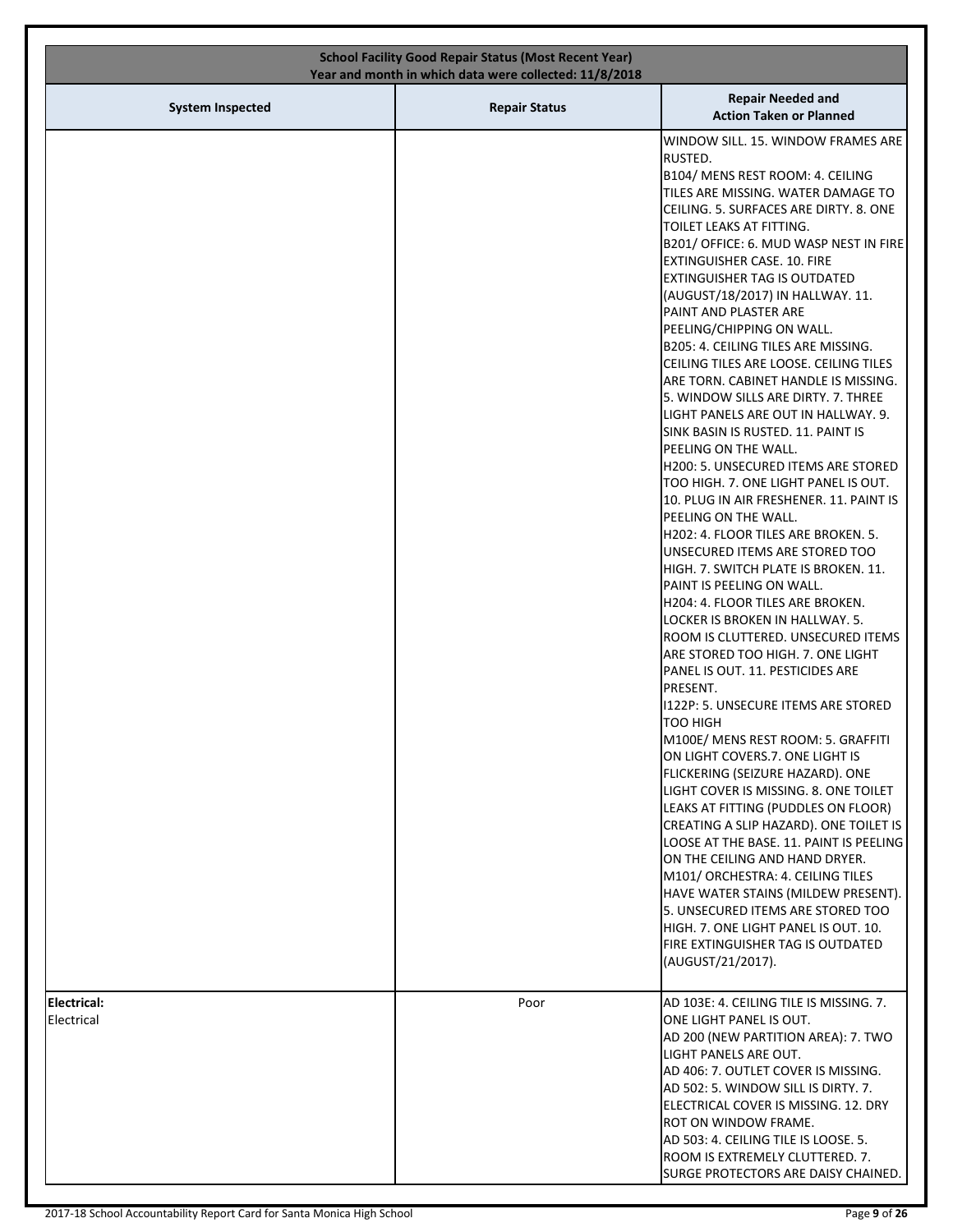| <b>System Inspected</b> | <b>Repair Status</b> | <b>Repair Needed and</b>                                            |
|-------------------------|----------------------|---------------------------------------------------------------------|
|                         |                      | <b>Action Taken or Planned</b>                                      |
|                         |                      | AD 509: 7. EXTENSION CORD AND SURGE<br>PROTECTOR ARE DAISY CHAINED. |
|                         |                      | AD012/ TEXTBOOK: 7. TWENTY-FOUR                                     |
|                         |                      | LIGHT PANELS ARE OUT. WIRES ARE                                     |
|                         |                      | HANGING FROM CEILING. ONE LIGHT                                     |
|                         |                      | DIFFUSER IS MISSING. EXTENSION CORD                                 |
|                         |                      | AND SURGE PROTECTOR ARE DAISY                                       |
|                         |                      | CHAINED. SURGE PROTECTORS ARE DAISY                                 |
|                         |                      | CHAINED. ACESS TO ELECTRICAL ROOM IS                                |
|                         |                      | BLOCKED. 10. FIRE EXTINGUISHER TAG IS                               |
|                         |                      | OUTDATED (AUGUST/21/2017). 11. PAINT                                |
|                         |                      | IS PEELING ON DUCTS.                                                |
|                         |                      | ADMIN/ AD 400: 4. CEILING TILES ARE                                 |
|                         |                      | LOOSE, RUBBER MOLDING IS LOOSE IN                                   |
|                         |                      | HALLWAY AT ENTRY. 7. TWO LIGHT<br>PANELS ARE OUT. SURGE PROTECTORS  |
|                         |                      | ARE DAISY CHAINED. 14. BRICKS ARE                                   |
|                         |                      | MISSING AND BROKEN ALONG EXTERIOR                                   |
|                         |                      | BRICK WALL. 15. DRY ROT ON EXTERIOR                                 |
|                         |                      | DOOR.                                                               |
|                         |                      | ALL GENDER REST ROOM: 2. EXHAUST                                    |
|                         |                      | FAN IS NOT WORKING. 7. LIGHT IS NOT                                 |
|                         |                      | WORKING. LIGHT COVER IS MISSING.                                    |
|                         |                      | HAND DRYER COVER IS LOOSE.                                          |
|                         |                      | B010: 4. CEILING TILES ARE TORN. 5.                                 |
|                         |                      | UNSECURED ITEMS ARE STORED TOO                                      |
|                         |                      | HIGH. 7. FOUR LIGHT PANELS ARE OUT.                                 |
|                         |                      | 11. PAINT AND PLASTER ARE PEELING ON                                |
|                         |                      | WINDOW SILL. 15. WINDOW FRAMES ARE<br>RUSTED.                       |
|                         |                      | B100: 4. CEILING TILES ARE MISSING.                                 |
|                         |                      | CEILING TILES ARE LOOSE. FLOOR TILES                                |
|                         |                      | ARE BROKEN (ALSO IN HALLWAY). 7. TWO                                |
|                         |                      | LIGHT PANELS AREBOUT (HALLWAY). 11.                                 |
|                         |                      | PAINT IS PEELING ON THE WALL AND                                    |
|                         |                      | COLUMNS.                                                            |
|                         |                      | B105/ ELECTRICAL ROOM: 7. ELECTRICAL                                |
|                         |                      | EQUIPMENT IS RUSTED.                                                |
|                         |                      | B110: 7. EIGHT LIGHT PANELS ARE OUT.                                |
|                         |                      | <b>OUTLET COVER IS BROKEN.</b>                                      |
|                         |                      | B111: 5. WINDOW SILL IS DIRTY. 7.<br>SWITCH PLATE IS BROKEN.        |
|                         |                      | B120/ SECURITY: 7. SIX LIGHT PANELS ARE                             |
|                         |                      | <b>JOUT. 10. FIRE EXTINGUISHER IS NOT</b>                           |
|                         |                      | MOUNTED. 11. PAINT IS PEELING ON                                    |
|                         |                      | WALL (HALLWAY).                                                     |
|                         |                      | B124/ OFFICE: 7. ONE LIGHT PANEL IS                                 |
|                         |                      | OUT.                                                                |
|                         |                      | B200: 4. FLOOR TILES ARE BROKEN.                                    |
|                         |                      | FORMICA TRIM IS MISSING ON COUNTER                                  |
|                         |                      | TOP. 7. ONE LIGHT PANEL IS OUT. 10.                                 |
|                         |                      | <b>ACCESS TO FIRE EXTINGUISHER IS</b><br><b>BLOCKED.</b>            |
|                         |                      | B202: 4. FLOOR TILES ARE BROKEN. 7.                                 |
|                         |                      | ONE LIGHT PANEL IS OUT (HALLWAY). SIX                               |
|                         |                      | LIGHT PANELS ARE OUT. 11. PAINT IS                                  |
|                         |                      | PEELING ON THE DOOR.                                                |
|                         |                      | B205: 4. CEILING TILES ARE MISSING.                                 |
|                         |                      | CEILING TILES ARE LOOSE. CEILING TILES                              |
|                         |                      | ARE TORN. CABINET HANDLE IS MISSING.                                |
|                         |                      | 5. WINDOW SILLS ARE DIRTY. 7. THREE                                 |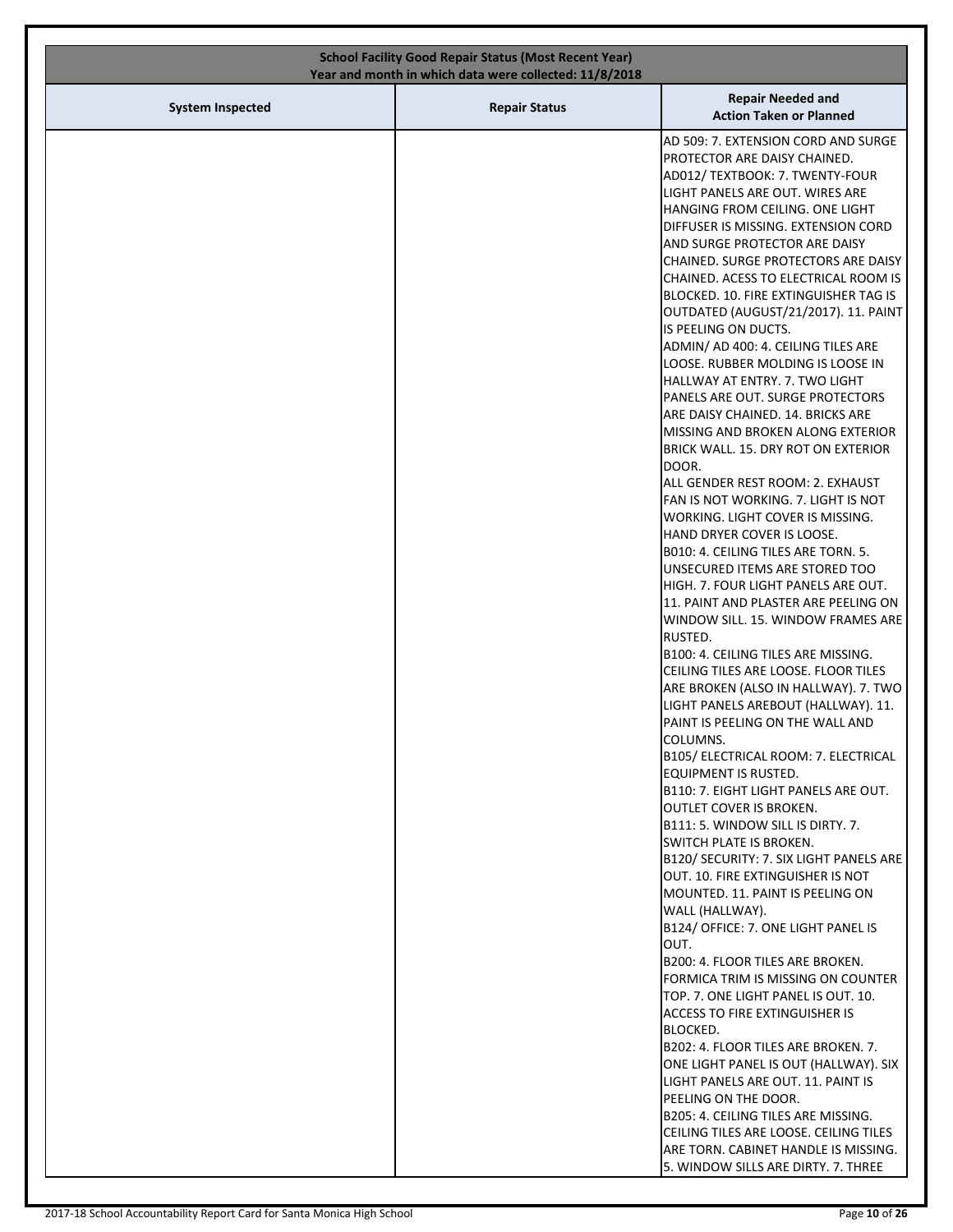| <b>School Facility Good Repair Status (Most Recent Year)</b><br>Year and month in which data were collected: 11/8/2018 |                      |                                                                                                                                                                                                                                                                                                                                                                                                                                                                                                                                                                                                                                                                                                                                                                                                                                                                                                                                                                                                                                                                                                                                                                                                                                                                                                              |  |  |
|------------------------------------------------------------------------------------------------------------------------|----------------------|--------------------------------------------------------------------------------------------------------------------------------------------------------------------------------------------------------------------------------------------------------------------------------------------------------------------------------------------------------------------------------------------------------------------------------------------------------------------------------------------------------------------------------------------------------------------------------------------------------------------------------------------------------------------------------------------------------------------------------------------------------------------------------------------------------------------------------------------------------------------------------------------------------------------------------------------------------------------------------------------------------------------------------------------------------------------------------------------------------------------------------------------------------------------------------------------------------------------------------------------------------------------------------------------------------------|--|--|
| <b>System Inspected</b>                                                                                                | <b>Repair Status</b> | <b>Repair Needed and</b><br><b>Action Taken or Planned</b>                                                                                                                                                                                                                                                                                                                                                                                                                                                                                                                                                                                                                                                                                                                                                                                                                                                                                                                                                                                                                                                                                                                                                                                                                                                   |  |  |
|                                                                                                                        |                      | LIGHT PANELS ARE OUT IN HALLWAY. 9.<br>SINK BASIN IS RUSTED. 11. PAINT IS<br>PEELING ON THE WALL.<br>B206: 4. CEILING TILES ARE MISSING<br>(STAIRWELL ALSO). CEILING TILES ARE<br>LOOSE (STAIRWELL). FLOOR TILES ARE<br>BROKEN. 7. THREE LIGHT PANELS ARE<br>OUT. ONE LIGHT PANEL IS OUT<br>(STAIRWELL). 9. SINK DOESN'T DRAIN<br>PROPERLY. ONE DRINKING FOUNTAIN<br>HAS A LOW FLOW (STAIRWELL). 11. PAINT<br>IS PEELING ON WALL. 15. WINDOWS ARE<br><b>B3OKEN (STAIRWELL).</b><br><b>BARNHAM HALL BASEMENT ROOMS: 7.</b><br>MULTIPLE LIGHTS ARE OUT. SURGE<br>PROTECTORS ARE DAISY CHAINED. 10.<br>PLUG IN CANDLE WARMER.<br>C122/ STORAGE: 7. TWO LIGHT PANELS<br>ARE OUT. TWO LIGHT DIFFUSERS ARE<br>MISSING.<br>C125/REST ROOM: 7. ACCESS TO<br>ELECTRICAL PANEL IS BLOCKED. HAND<br>DRYER IS NOT WORKING.<br>C128/ SNACK BAR: 4. CEILING TILES ARE<br>MISSING. 7. ELECTRICAL COVER IS<br>MISSING. TRIP HAZARD ON WALKWAY.<br>DRY STORAGE: 7. FOUR LIGHT PANELS<br>ARE OUT.<br>GIRLS REST ROOM: 7. ONE HAND DRYER<br>HAS NO POWER, 9. TWO FAUCETS HAVE<br>NO FLOW. 11. PAINT IS PEELING ON<br>WALLS.<br>H105: 4. WALL IS DAMAGED 4. CEILING<br>TILE IS MISSING 7. LIGHT IS OUT<br>H200: 5. UNSECURED ITEMS ARE STORED<br>TOO HIGH. 7. ONE LIGHT PANEL IS OUT.<br>10. PLUG IN AIR FRESHENER. 11. PAINT IS |  |  |
|                                                                                                                        |                      | H201: 4. FLOOR TILES ARE BROKEN. 7.<br>TWO LIGHT FIXTURE CAPS ARE LOOSE.<br>SURGE PROTECTORS ARE DAISY CHAINED.<br>10. FIRE EXTINGUISHER IS NOT<br>MOUNTED.<br>H202: 4. FLOOR TILES ARE BROKEN. 5.<br>UNSECURED ITEMS ARE STORED TOO<br>HIGH. 7. SWITCH PLATE IS BROKEN. 11.<br>PAINT IS PEELING ON WALL.<br>H204: 4. FLOOR TILES ARE BROKEN.<br>LOCKER IS BROKEN IN HALLWAY. 5.<br>ROOM IS CLUTTERED. UNSECURED ITEMS<br>ARE STORED TOO HIGH. 7. ONE LIGHT<br>PANEL IS OUT. 11. PESTICIDES ARE<br>PRESENT.<br>H210: 7. ELECTRICAL COVER IS BROKEN.<br>11. PAINT IS PEELING ON WALL AND<br><b>WINDOW FRAMES.</b><br>H213: 4. CEILING TILES HAVE WATER<br>STAINS. 7. LIGHT DIFFUSER IS MISSING<br>(HALLWAY). ONE LIGHT PANEL IS OUT. 11.                                                                                                                                                                                                                                                                                                                                                                                                                                                                                                                                                                      |  |  |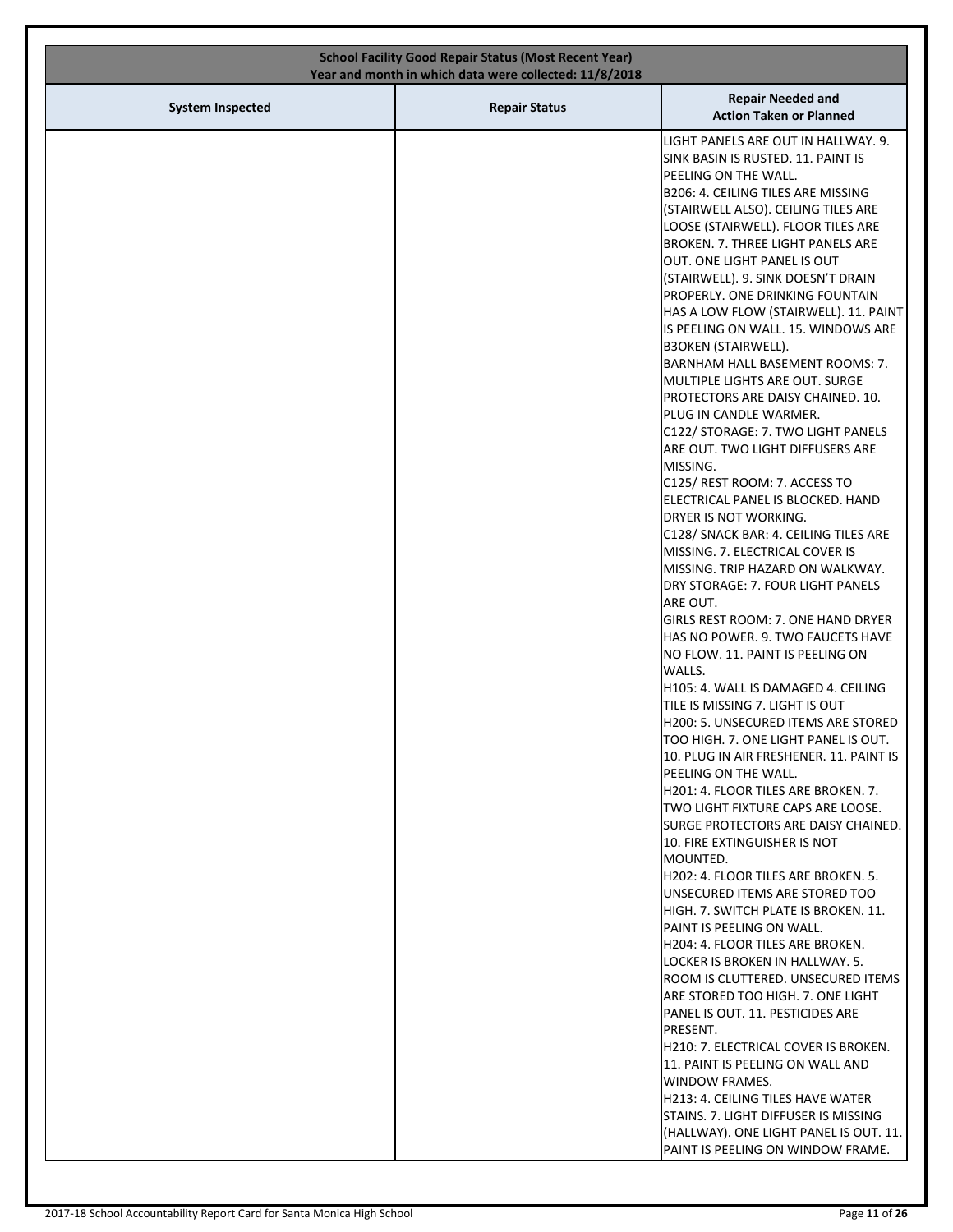| <b>School Facility Good Repair Status (Most Recent Year)</b><br>Year and month in which data were collected: 11/8/2018 |                      |                                                                                  |  |  |
|------------------------------------------------------------------------------------------------------------------------|----------------------|----------------------------------------------------------------------------------|--|--|
| <b>System Inspected</b>                                                                                                | <b>Repair Status</b> | <b>Repair Needed and</b><br><b>Action Taken or Planned</b>                       |  |  |
|                                                                                                                        |                      | H214: 4. CEILING TILES ARE LOOSE. FLOOR<br>TILES ARE BROKEN. 7. TWO LIGHT PANELS |  |  |
|                                                                                                                        |                      | ARE OUT.                                                                         |  |  |
|                                                                                                                        |                      | H215: 7. THREE LIGHT PANELS ARE OUT.                                             |  |  |
|                                                                                                                        |                      | ELECTRICAL COVER IS MISSING. 11. PAINT                                           |  |  |
|                                                                                                                        |                      | IS PEELING ON WALL.                                                              |  |  |
|                                                                                                                        |                      | 1113: 7. UNCOVERED ELECTRICAL CORD IS                                            |  |  |
|                                                                                                                        |                      | <b>CAUSING TRIP HAZARD</b>                                                       |  |  |
|                                                                                                                        |                      | 1205: 7. UNCOVERED ELECTRICAL CORD IS                                            |  |  |
|                                                                                                                        |                      | <b>CAUSING TRIP HAZARD</b><br>1221: 7. UNCOVERED ELECTRICAL CORD IS              |  |  |
|                                                                                                                        |                      | <b>CAUSING TRIP HAZARD</b>                                                       |  |  |
|                                                                                                                        |                      | M100E/ MENS REST ROOM: 5. GRAFFITI                                               |  |  |
|                                                                                                                        |                      | ON LIGHT COVERS.7. ONE LIGHT IS                                                  |  |  |
|                                                                                                                        |                      | FLICKERING (SEIZURE HAZARD). ONE                                                 |  |  |
|                                                                                                                        |                      | LIGHT COVER IS MISSING, 8, ONE TOILET                                            |  |  |
|                                                                                                                        |                      | LEAKS AT FITTING (PUDDLES ON FLOOR)                                              |  |  |
|                                                                                                                        |                      | CREATING A SLIP HAZARD). ONE TOILET IS                                           |  |  |
|                                                                                                                        |                      | LOOSE AT THE BASE. 11. PAINT IS PEELING                                          |  |  |
|                                                                                                                        |                      | ON THE CEILING AND HAND DRYER.                                                   |  |  |
|                                                                                                                        |                      | M101/ ORCHESTRA: 4. CEILING TILES<br>HAVE WATER STAINS (MILDEW PRESENT).         |  |  |
|                                                                                                                        |                      | 5. UNSECURED ITEMS ARE STORED TOO                                                |  |  |
|                                                                                                                        |                      | HIGH. 7. ONE LIGHT PANEL IS OUT. 10.                                             |  |  |
|                                                                                                                        |                      | FIRE EXTINGUISHER TAG IS OUTDATED                                                |  |  |
|                                                                                                                        |                      | (AUGUST/21/2017).                                                                |  |  |
|                                                                                                                        |                      | M102: 5. UNSECURED ITEMS ARE STORED                                              |  |  |
|                                                                                                                        |                      | TOO HIGH. 7. THREE LIGHT PANELS ARE                                              |  |  |
|                                                                                                                        |                      | OUT. SWITCH PLATE IS BROKEN. 10. FIRE                                            |  |  |
|                                                                                                                        |                      | <b>EXTI GUISHER TAG IS OUTDATED</b>                                              |  |  |
|                                                                                                                        |                      | (AUGUST/21/2017).<br>M105: 7. ONE LIGHT PANEL IS OUT. 15.                        |  |  |
|                                                                                                                        |                      | DOOR WINDOW IS BROKEN.                                                           |  |  |
|                                                                                                                        |                      | M200/ PIANO ROOM: 4. CEILING TILES                                               |  |  |
|                                                                                                                        |                      | HAVE WATER STAINS (ALSO IN FOYER).                                               |  |  |
|                                                                                                                        |                      | CEILING TILES HAVE HOLES (FOYER). 7.                                             |  |  |
|                                                                                                                        |                      | SEVEN CAN LIGHTS ARE OUT (FOYER).                                                |  |  |
|                                                                                                                        |                      | <b>EXTENSION CORD IS BEING</b>                                                   |  |  |
|                                                                                                                        |                      | PERMANENTLY USED CREATING A TRIP                                                 |  |  |
|                                                                                                                        |                      | HAZARD. 10. FIRE EXTINGUISHER CASE                                               |  |  |
|                                                                                                                        |                      | HANDLE IS BROKEN.<br>M201/ENSEMBLE: 4. CEILING TILES ARE                         |  |  |
|                                                                                                                        |                      | MISSING. 7. ONE LIGHT PANEL IS OUT. 10.                                          |  |  |
|                                                                                                                        |                      | <b>FIRE EXTINGUISHER TAG IS OUTDATED</b>                                         |  |  |
|                                                                                                                        |                      | (AUGUST/21/2017).                                                                |  |  |
|                                                                                                                        |                      | N100/OFFICE: 4. CEILING TILE IS MISSING.                                         |  |  |
|                                                                                                                        |                      | ELECTRICAL COVERS ARE MISSING (WALL                                              |  |  |
|                                                                                                                        |                      | AND CEILING). 10. FIRE EXTINGUISHER                                              |  |  |
|                                                                                                                        |                      | TAG IS OUTDATED (AUGUST/25/2003)                                                 |  |  |
|                                                                                                                        |                      | N101/ TRAINERS ROOM: 4. FORMICA IS                                               |  |  |
|                                                                                                                        |                      | CHIPPING ON COUNTER TOP. 6. ANTS ARE<br>PRESENT AT SINK. 7. THREE LIGHT PANELS   |  |  |
|                                                                                                                        |                      | ARE OUT. 9 ONE DRINKING FOUNTAIN IS                                              |  |  |
|                                                                                                                        |                      | OUT OF ORDER IN HALLWAY.                                                         |  |  |
|                                                                                                                        |                      | N200/ MENS REST ROOM: 7. ONE LIGHT                                               |  |  |
|                                                                                                                        |                      | PANEL IS OUT. HAND DRYER IS NOT                                                  |  |  |
|                                                                                                                        |                      | WORKING. LIGHT SWITCH IS BROKEN.                                                 |  |  |
|                                                                                                                        |                      | N201A WOMENS LOCKER ROOM: 4.                                                     |  |  |
|                                                                                                                        |                      | LOCKERS ARE BROKEN. 7. ONE LIGHT                                                 |  |  |
|                                                                                                                        |                      | PANEL IS OUT. ONE LIGHT PANEL IS                                                 |  |  |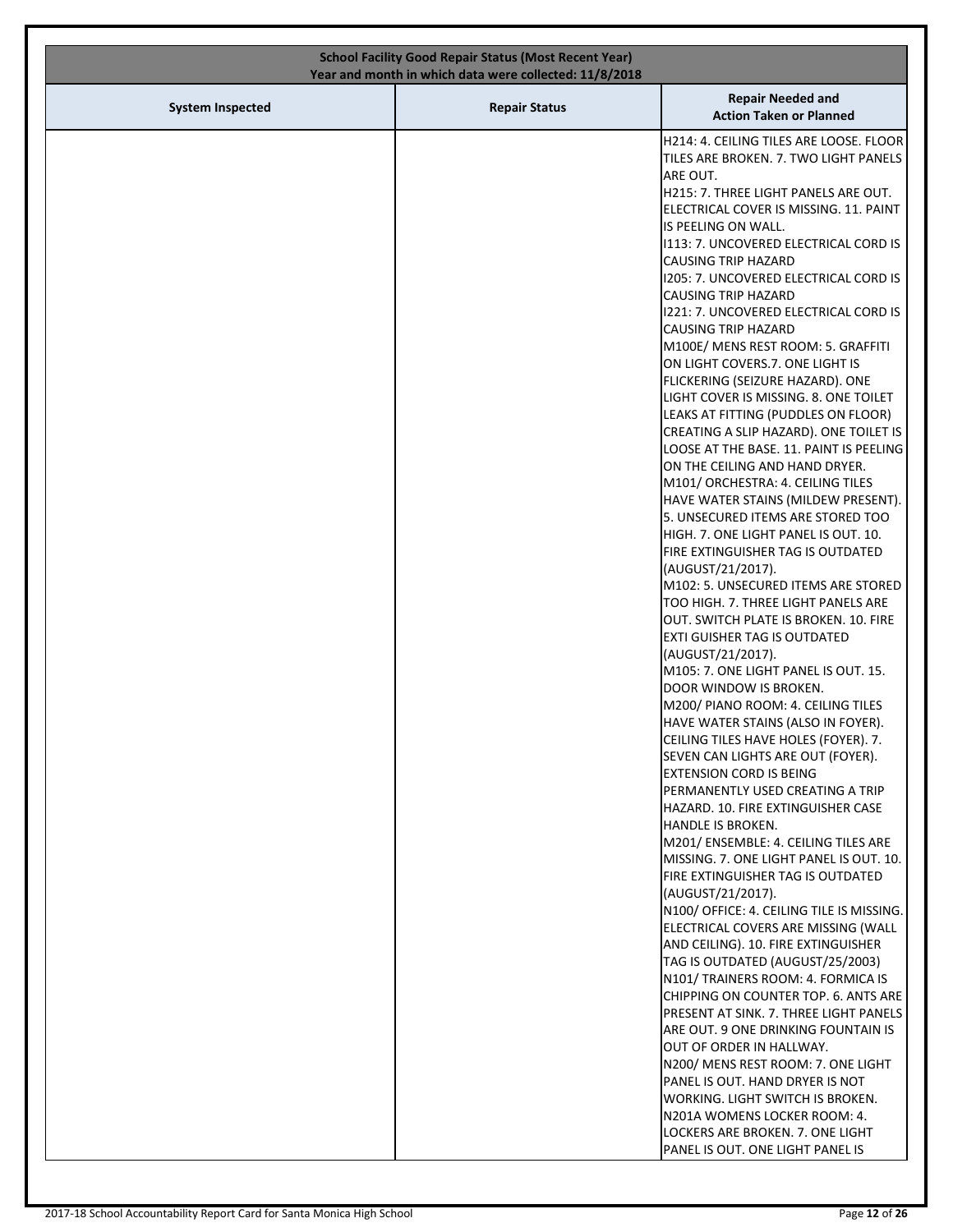| <b>School Facility Good Repair Status (Most Recent Year)</b><br>Year and month in which data were collected: 11/8/2018 |                      |                                                                                                                                                                                                                                                                                                                                                                                                                                                                                                                                                                                                                                                                                                                                                                                                                                                                                                                                                                                                                                                                                                                    |  |  |
|------------------------------------------------------------------------------------------------------------------------|----------------------|--------------------------------------------------------------------------------------------------------------------------------------------------------------------------------------------------------------------------------------------------------------------------------------------------------------------------------------------------------------------------------------------------------------------------------------------------------------------------------------------------------------------------------------------------------------------------------------------------------------------------------------------------------------------------------------------------------------------------------------------------------------------------------------------------------------------------------------------------------------------------------------------------------------------------------------------------------------------------------------------------------------------------------------------------------------------------------------------------------------------|--|--|
| <b>System Inspected</b>                                                                                                | <b>Repair Status</b> | <b>Repair Needed and</b><br><b>Action Taken or Planned</b>                                                                                                                                                                                                                                                                                                                                                                                                                                                                                                                                                                                                                                                                                                                                                                                                                                                                                                                                                                                                                                                         |  |  |
|                                                                                                                        |                      | LOOSE FROM CEILING. ONE LIGHT<br>DIFFUSER IS MISSING.<br>P100/ POOL: 4. CEILING TILES ARE<br>MISSING. CEILING TILES ARE BROKEN<br>(ALSO IN HALLWAY). CEILING TILE IS<br>LOOSE. CEILING TILES HAVE WATER<br>STAINS (HALLWAY). CEILING TILES HAVE<br>HOLES (HALLWAY). 7. ONE LIGHT PANEL IS<br>OUT. ELECTRICAL COVER IS MISSING.<br>SEVEN LIGHT PANELS ARE OUT<br>(HALLWAY). 11. PAINT IS PEELING ON<br><b>EXTERIOR AND INTERIOR WALLS.</b><br>SG120/ SOUTH GYM: 2. FLOOR VENT<br>COVERS ARE MISSING AND LOOSE. 7.<br>TWO LIGHT PANELS ARE OUT. 11. PAINT<br>IS PEELING ON THE WALL. 14. RAILING IS<br>RUSTED AND BROKEN ON EXTERIOR<br>STAIRWELL CRWATING AN INJURY<br>HAZARD.<br>SG14/ FITNESS CENTER: 4. CEILING TILES<br>HAVE WATER STAINS. CEILING TILES ARE<br>MISSING. RUBBER MOLDING IS<br>LOOSE/MISSING. 7. ONE LIGHT DIFFUSER<br>IS MISSING. MULTIPLE LIGHT BULBS ARE<br>MISSING.<br>WEIGHT ROOM: 4. HOLE IN WALL.<br>RUBBER MOLDING IS MISSING. 7. FIVE<br>LIGHT PANELS ARE OUT. 10. EMERGENCY<br><b>EXIT LIGHTS ARE NOT FUNCTIONING</b><br>PROPERLY.                                                     |  |  |
| <b>Restrooms/Fountains:</b><br>Restrooms, Sinks/ Fountains                                                             | Poor                 | AD12B/ REST ROOM: 8. TOILET DOESN'T<br><b>FLUSH PROPERLY.</b><br>B104/ MENS REST ROOM: 4. CEILING<br>TILES ARE MISSING. WATER DAMAGE TO<br>CEILING. 5. SURFACES ARE DIRTY. 8. ONE<br>TOILET LEAKS AT FITTING.<br>B205: 4. CEILING TILES ARE MISSING.<br>CEILING TILES ARE LOOSE. CEILING TILES<br>ARE TORN. CABINET HANDLE IS MISSING.<br>5. WINDOW SILLS ARE DIRTY, 7. THREE<br>LIGHT PANELS ARE OUT IN HALLWAY. 9.<br>SINK BASIN IS RUSTED. 11. PAINT IS<br>PEELING ON THE WALL.<br>B206: 4. CEILING TILES ARE MISSING<br>(STAIRWELL ALSO). CEILING TILES ARE<br>LOOSE (STAIRWELL). FLOOR TILES ARE<br>BROKEN. 7. THREE LIGHT PANELS ARE<br>OUT. ONE LIGHT PANEL IS OUT<br>(STAIRWELL). 9. SINK DOESN'T DRAIN<br>PROPERLY. ONE DRINKING FOUNTAIN<br>HAS A LOW FLOW (STAIRWELL). 11. PAINT<br>IS PEELING ON WALL. 15. WINDOWS ARE<br><b>B3OKEN (STAIRWELL).</b><br><b>BOYS REST ROOM:</b><br>BOYS REST ROOM: 4. TOILET PAPER<br>DISPENSER IS BROKEN. 8. TOILET IS LOOSE<br>FROM THE WALL. 11. PAINT IS PEELING<br>ON WALL (HALLWAY). PAINT IS PEELING<br>ON CEILING AND WINDOW FRAMES.<br><b>GIRLS REST ROOM:</b> |  |  |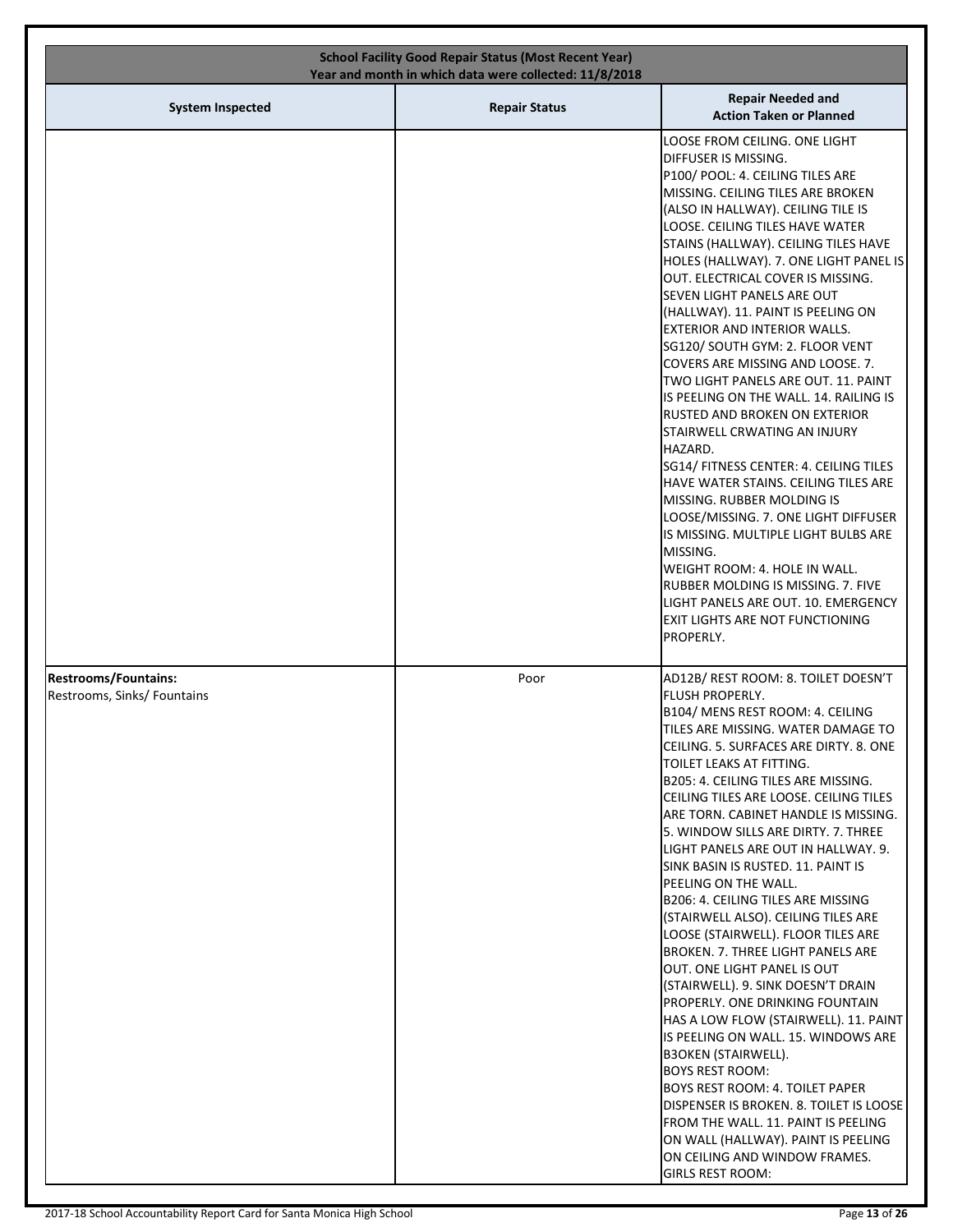| <b>System Inspected</b>                     | Year and month in which data were collected: 11/8/2018 |                                                                                                                                                                                                                                                                                                                                                                                                                                                                                                                                                                                                                                                                                                                                                                                                                                                                                                                                                                                                                                                                                                                                                                                                                                                                                                                                                                                                                                                                                                                                                                                                                                                                                                                                                                                                                                                                                                                                                     |
|---------------------------------------------|--------------------------------------------------------|-----------------------------------------------------------------------------------------------------------------------------------------------------------------------------------------------------------------------------------------------------------------------------------------------------------------------------------------------------------------------------------------------------------------------------------------------------------------------------------------------------------------------------------------------------------------------------------------------------------------------------------------------------------------------------------------------------------------------------------------------------------------------------------------------------------------------------------------------------------------------------------------------------------------------------------------------------------------------------------------------------------------------------------------------------------------------------------------------------------------------------------------------------------------------------------------------------------------------------------------------------------------------------------------------------------------------------------------------------------------------------------------------------------------------------------------------------------------------------------------------------------------------------------------------------------------------------------------------------------------------------------------------------------------------------------------------------------------------------------------------------------------------------------------------------------------------------------------------------------------------------------------------------------------------------------------------------|
|                                             | <b>Repair Status</b>                                   | <b>Repair Needed and</b><br><b>Action Taken or Planned</b>                                                                                                                                                                                                                                                                                                                                                                                                                                                                                                                                                                                                                                                                                                                                                                                                                                                                                                                                                                                                                                                                                                                                                                                                                                                                                                                                                                                                                                                                                                                                                                                                                                                                                                                                                                                                                                                                                          |
|                                             |                                                        | GIRLS REST ROOM: 7. ONE HAND DRYER<br>HAS NO POWER. 9. TWO FAUCETS HAVE<br>NO FLOW. 11. PAINT IS PEELING ON<br>WALLS.<br>GIRLS REST ROOM: 9. FAUCETS HAVE NO<br>FLOW. ONE FAUCET HAS A SLOW DRIP.<br>11. PAINT IS PEELING ON CEILING AND<br>HAND DRYERS. 15. WINDOW IS BROKEN.<br>1311: 9. FAUCET PRESS TOO LOW<br>M100D/WOMENS REST ROOM: 2. VENT<br>COVER IS MISSING. 4. CEILING TILE IS<br>BROKEN. 8. ONE TOILET IS LOOSE AT THE<br>BASE. 9. ONE FAUCET HAS A LOW FLOW.<br>11. PAINT IS PEELING ON HAND DRYER.<br>M100E/ MENS REST ROOM: 5. GRAFFITI<br>ON LIGHT COVERS.7. ONE LIGHT IS<br>FLICKERING (SEIZURE HAZARD). ONE<br>LIGHT COVER IS MISSING. 8. ONE TOILET<br>LEAKS AT FITTING (PUDDLES ON FLOOR)<br>CREATING A SLIP HAZARD). ONE TOILET IS<br>LOOSE AT THE BASE. 11. PAINT IS PEELING<br>ON THE CEILING AND HAND DRYER.<br>MEN: 4. WALL IS DAMAGED 9. FAUCET IS<br>LEAKING 11. HAND DRYER PAINT IS<br>RUSTING 11. PAINT IS PEELING<br>MENS REST ROOM (2ND FLOOR): 9.<br>FAUCET HAS A LOW FLOW.<br>MENS REST ROOM: 8. TWO TOILETS LEAK<br>AT FITTING. 9. SINK BASIN IS RUSTED.<br>MENS REST ROOM: 9. FAUCETS HAVE A<br>LOW FLOW. ONE FAUCET HAS A<br>CONSTANT DRIP.<br>N101/ TRAINERS ROOM: 4. FORMICA IS<br>CHIPPING ON COUNTER TOP. 6. ANTS ARE<br><b>PRESENT AT SINK. 7. THREE LIGHT PANELS</b><br>ARE OUT. 9 ONE DRINKING FOUNTAIN IS<br>OUT OF ORDER IN HALLWAY.<br>N201 GIRLS REST ROOM: 9. FAUCETS<br>HAVE NO FLOW WITH A CONSTAN DRIP.<br>SINK BASE COVER IS MISSING.<br>P113/ WOMENS REST ROOM: 8. TWO<br>TOILETS ARE LOOSE AT THE BASE. 9.<br>FAUCET HANDLE IS BROKEN. 15. DOOR<br>FRAME HAS DRY ROT AT BASE.<br>WOMENS REST ROOM (2ND FLOOR): 8.<br>ONE TOILET IS LOOSE AT THE BASE. 9.<br>DRINKING FOUNTAIN HAS NOFLOW<br>(HALLWAY).<br>WOMENS REST ROOM: 4. FLOOR TILES<br>ARE MISSING. 8. THREE TOILETS ARE<br>LOOSE FROM THE WALL. 9. ONE FAUCET<br>HAS A SLOW DRIP.<br>WOMENS REST ROOM: 9. SINK BASINS<br>ARE RUSTED. |
| Safety:<br>Fire Safety, Hazardous Materials | Fair                                                   | AD 207/ WOMENS STAFF REST ROOM: 11.<br>PAINT IS PEELING (RUSTED) ON WATER<br>COVER.<br>AD 300 B: 11. PESTICIDES ARE PRESENT.                                                                                                                                                                                                                                                                                                                                                                                                                                                                                                                                                                                                                                                                                                                                                                                                                                                                                                                                                                                                                                                                                                                                                                                                                                                                                                                                                                                                                                                                                                                                                                                                                                                                                                                                                                                                                        |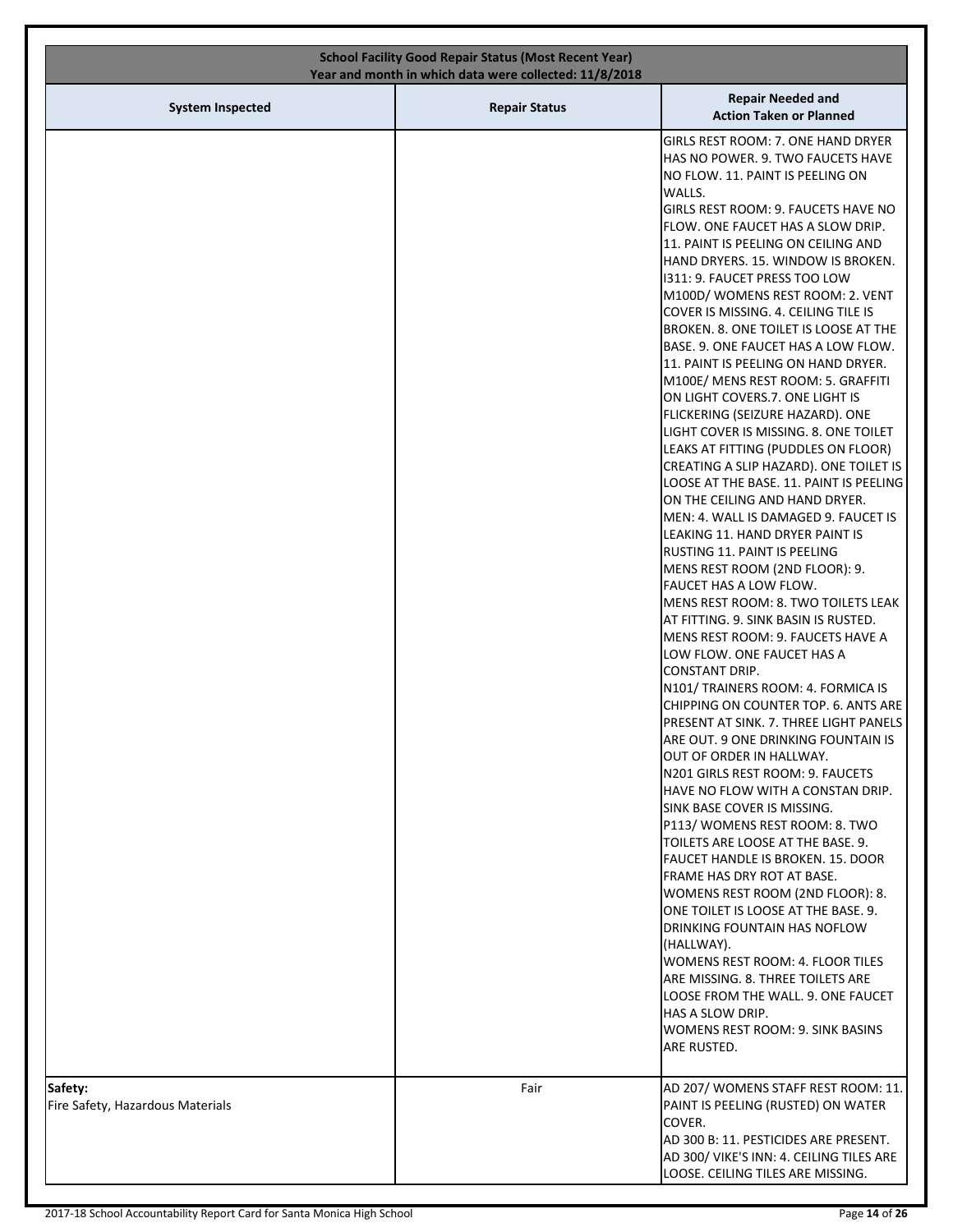| Year and month in which data were collected: 11/8/2018 |                      |                                                                               |  |  |
|--------------------------------------------------------|----------------------|-------------------------------------------------------------------------------|--|--|
| <b>System Inspected</b>                                | <b>Repair Status</b> | <b>Repair Needed and</b><br><b>Action Taken or Planned</b>                    |  |  |
|                                                        |                      | FLOOR TILE IS BROKEN. 7. CLOCK IS                                             |  |  |
|                                                        |                      | MISSING EXPOSING WIRES. 11. PAINT IS                                          |  |  |
|                                                        |                      | PEELING ON RECEPTICALS.<br>AD 501: 11. PAINT IS PEELING ON                    |  |  |
|                                                        |                      | CABINETS.                                                                     |  |  |
|                                                        |                      | AD012/ TEXTBOOK: 7. TWENTY-FOUR                                               |  |  |
|                                                        |                      | LIGHT PANELS ARE OUT. WIRES ARE                                               |  |  |
|                                                        |                      | HANGING FROM CEILING. ONE LIGHT                                               |  |  |
|                                                        |                      | DIFFUSER IS MISSING. EXTENSION CORD                                           |  |  |
|                                                        |                      | AND SURGE PROTECTOR ARE DAISY                                                 |  |  |
|                                                        |                      | CHAINED. SURGE PROTECTORS ARE DAISY                                           |  |  |
|                                                        |                      | CHAINED. ACESS TO ELECTRICAL ROOM IS                                          |  |  |
|                                                        |                      | BLOCKED. 10. FIRE EXTINGUISHER TAG IS                                         |  |  |
|                                                        |                      | OUTDATED (AUGUST/21/2017). 11. PAINT<br>IS PEELING ON DUCTS.                  |  |  |
|                                                        |                      | ALL GENDER REST ROOM: 11. PAINT IS                                            |  |  |
|                                                        |                      | PEELING ON CEILING AND HAND DRYER.                                            |  |  |
|                                                        |                      | AUDITORIUM: 5. FECES ON EXTERIOR                                              |  |  |
|                                                        |                      | STAIRWELL AT TOP NEAR SECOND FLOOR                                            |  |  |
|                                                        |                      | ENTRY, 10. ACCESS TO CHAIR LIFT IS                                            |  |  |
|                                                        |                      | BLOCKED. 14. TRIP HAZARDS ON                                                  |  |  |
|                                                        |                      | WALKWAY. 15. ONE WINDOW IS BROKEN<br>IN FOYER.                                |  |  |
|                                                        |                      | B100: 4. CEILING TILES ARE MISSING.                                           |  |  |
|                                                        |                      | CEILING TILES ARE LOOSE. FLOOR TILES                                          |  |  |
|                                                        |                      | ARE BROKEN (ALSO IN HALLWAY). 7. TWO                                          |  |  |
|                                                        |                      | LIGHT PANELS AREBOUT (HALLWAY). 11.                                           |  |  |
|                                                        |                      | PAINT IS PEELING ON THE WALL AND                                              |  |  |
|                                                        |                      | COLUMNS.                                                                      |  |  |
|                                                        |                      | B102: 4. CEILING TILES ARE LOOSE                                              |  |  |
|                                                        |                      | (HALLWAY ALSO). CEILING TILES HAVE                                            |  |  |
|                                                        |                      | WATER STAINS (HALLWAY). CEILING TILES<br>ARE MISSING (HALLWAY). 5. UNSECURED  |  |  |
|                                                        |                      | ITEMS ARE STORED TOO HIGH. WINDOW                                             |  |  |
|                                                        |                      | SILLS ARE DIRTY. 10. ACCESS TO FIRE PULL                                      |  |  |
|                                                        |                      | IS BLOCKED. ACCESS TO FIRE                                                    |  |  |
|                                                        |                      | EXTINGUISHER IS BLOCKED.                                                      |  |  |
|                                                        |                      | B120/ SECURITY: 7. SIX LIGHT PANELS ARE                                       |  |  |
|                                                        |                      | OUT. 10. FIRE EXTINGUISHER IS NOT                                             |  |  |
|                                                        |                      | MOUNTED. 11. PAINT IS PEELING ON<br>WALL (HALLWAY).                           |  |  |
|                                                        |                      | B200: 4. FLOOR TILES ARE BROKEN.                                              |  |  |
|                                                        |                      | FORMICA TRIM IS MISSING ON COUNTER                                            |  |  |
|                                                        |                      | TOP. 7. ONE LIGHT PANEL IS OUT. 10.                                           |  |  |
|                                                        |                      | <b>ACCESS TO FIRE EXTINGUISHER IS</b>                                         |  |  |
|                                                        |                      | <b>BLOCKED.</b>                                                               |  |  |
|                                                        |                      | B201/OFFICE: 6. MUD WASP NEST IN FIRE                                         |  |  |
|                                                        |                      | EXTINGUISHER CASE. 10. FIRE<br><b>EXTINGUISHER TAG IS OUTDATED</b>            |  |  |
|                                                        |                      | (AUGUST/18/2017) IN HALLWAY. 11.                                              |  |  |
|                                                        |                      | PAINT AND PLASTER ARE                                                         |  |  |
|                                                        |                      | PEELING/CHIPPING ON WALL.                                                     |  |  |
|                                                        |                      | B202: 4. FLOOR TILES ARE BROKEN. 7.                                           |  |  |
|                                                        |                      | ONE LIGHT PANEL IS OUT (HALLWAY). SIX                                         |  |  |
|                                                        |                      | LIGHT PANELS ARE OUT. 11. PAINT IS                                            |  |  |
|                                                        |                      | PEELING ON THE DOOR.                                                          |  |  |
|                                                        |                      | B205: 4. CEILING TILES ARE MISSING.<br>CEILING TILES ARE LOOSE. CEILING TILES |  |  |
|                                                        |                      | ARE TORN. CABINET HANDLE IS MISSING.                                          |  |  |
|                                                        |                      | 5. WINDOW SILLS ARE DIRTY. 7. THREE                                           |  |  |
|                                                        |                      | LIGHT PANELS ARE OUT IN HALLWAY. 9.                                           |  |  |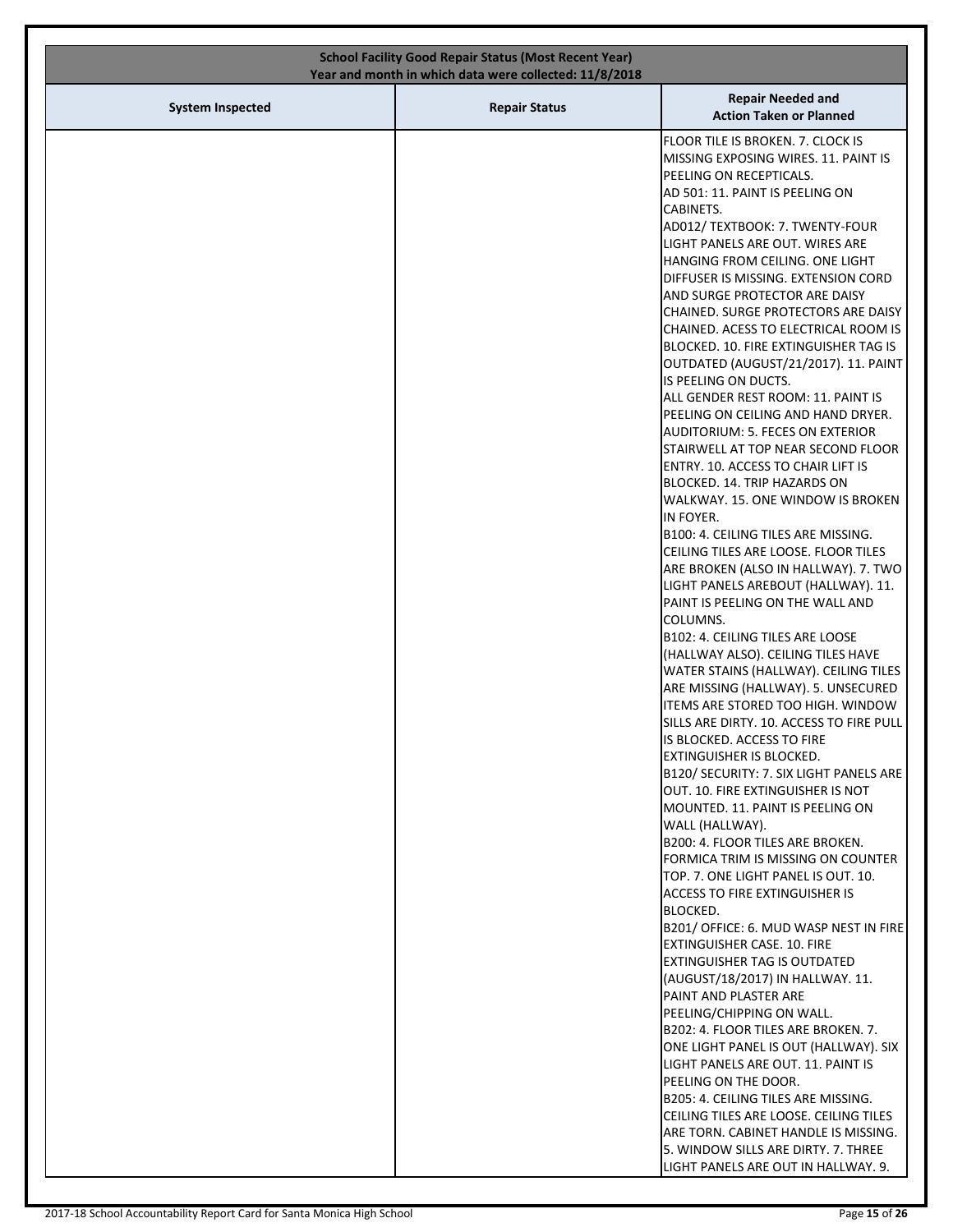|                         | Year and month in which data were collected: 11/8/2018 |                                                                                |
|-------------------------|--------------------------------------------------------|--------------------------------------------------------------------------------|
| <b>System Inspected</b> | <b>Repair Status</b>                                   | <b>Repair Needed and</b><br><b>Action Taken or Planned</b>                     |
|                         |                                                        | SINK BASIN IS RUSTED. 11. PAINT IS                                             |
|                         |                                                        | PEELING ON THE WALL.                                                           |
|                         |                                                        | B206: 4. CEILING TILES ARE MISSING                                             |
|                         |                                                        | (STAIRWELL ALSO). CEILING TILES ARE                                            |
|                         |                                                        | LOOSE (STAIRWELL). FLOOR TILES ARE                                             |
|                         |                                                        | BROKEN. 7. THREE LIGHT PANELS ARE                                              |
|                         |                                                        | OUT. ONE LIGHT PANEL IS OUT                                                    |
|                         |                                                        | (STAIRWELL). 9. SINK DOESN'T DRAIN                                             |
|                         |                                                        | PROPERLY. ONE DRINKING FOUNTAIN                                                |
|                         |                                                        | HAS A LOW FLOW (STAIRWELL). 11. PAINT                                          |
|                         |                                                        | IS PEELING ON WALL. 15. WINDOWS ARE                                            |
|                         |                                                        | <b>B3OKEN (STAIRWELL).</b>                                                     |
|                         |                                                        | BARNHAM HALL BASEMENT ROOMS: 7.                                                |
|                         |                                                        | MULTIPLE LIGHTS ARE OUT. SURGE                                                 |
|                         |                                                        | PROTECTORS ARE DAISY CHAINED. 10.                                              |
|                         |                                                        | PLUG IN CANDLE WARMER.                                                         |
|                         |                                                        | BOYS REST ROOM: 4. TOILET PAPER                                                |
|                         |                                                        | DISPENSER IS BROKEN. 8. TOILET IS LOOSE<br>FROM THE WALL. 11. PAINT IS PEELING |
|                         |                                                        | ON WALL (HALLWAY). PAINT IS PEELING                                            |
|                         |                                                        | ON CEILING AND WINDOW FRAMES.                                                  |
|                         |                                                        | E101: 4. WALL IS DAMAGED 4. FLOOR IS                                           |
|                         |                                                        | DAMAGED 11. PAINT IS PEELING                                                   |
|                         |                                                        | E105: 10. ACCESS TO FIRE ALARM PANEL                                           |
|                         |                                                        | <b>IS BLOCKED</b>                                                              |
|                         |                                                        | E107: 4. FLOOR IS DAMAGED 11. PAINT IS                                         |
|                         |                                                        | PEELING ON WALL AND NEAR EXIT                                                  |
|                         |                                                        | E113: 4. FLOOR IS DAMAGED 11. PAINT IS                                         |
|                         |                                                        | PEELING                                                                        |
|                         |                                                        | E115: 4. FLOOR IS DAMAGED 11. PAINT IS                                         |
|                         |                                                        | PEELING ON WALL AND NEAR EXIT                                                  |
|                         |                                                        | E117: 4. FLOOR IS DAMAGED 11. PAINT IS                                         |
|                         |                                                        | <b>PEELING</b>                                                                 |
|                         |                                                        | E201: 11. PAINT IS PEELING                                                     |
|                         |                                                        | E205 WOMEN: 11. PAINT IS PEELING                                               |
|                         |                                                        | E209: 11. PAINT IS PEELING                                                     |
|                         |                                                        | E210: 11. PAINT IS PEELING                                                     |
|                         |                                                        | E213: 11. PAINT IS PEELING                                                     |
|                         |                                                        | E215: 4. CEILING TILE IS DAMAGED 11.                                           |
|                         |                                                        | PAINT IS PEELING<br>GIRLS REST ROOM: 7. ONE HAND DRYER                         |
|                         |                                                        | HAS NO POWER. 9. TWO FAUCETS HAVE                                              |
|                         |                                                        | NO FLOW. 11. PAINT IS PEELING ON                                               |
|                         |                                                        | WALLS.                                                                         |
|                         |                                                        | GIRLS REST ROOM: 9. FAUCETS HAVE NO                                            |
|                         |                                                        | FLOW. ONE FAUCET HAS A SLOW DRIP.                                              |
|                         |                                                        | 11. PAINT IS PEELING ON CEILING AND                                            |
|                         |                                                        | HAND DRYERS. 15. WINDOW IS BROKEN.                                             |
|                         |                                                        | H100: 4. FLOOR IS DAMAGED 11. PAINT IS                                         |
|                         |                                                        | IPEELING ON WALL AND NEAR EXIT                                                 |
|                         |                                                        | H102: 4. FLOOR IS DAMAGED 11. PAINT IS                                         |
|                         |                                                        | PEELING ON WINDOW SILLS WHICH ALSO                                             |
|                         |                                                        | <b>SHOW DAMAGE FROM MOISTURE</b>                                               |
|                         |                                                        | H103: 11. WALL PAINT IS PEELING                                                |
|                         |                                                        | H114: 4. CEILING TILE IS STAINED 11.                                           |
|                         |                                                        | WINDOW SILLS PAINT IS PEELING                                                  |
|                         |                                                        | H116: 4. CEILING TILE HAS STAINS 4.                                            |
|                         |                                                        | FLOOR IS DAMAGED 4. WALL IS                                                    |
|                         |                                                        | DAMAGED 11. PAINT IS PEELING                                                   |
|                         |                                                        | H118: 4. WALL IS DAMAGED 11. PAINT IS                                          |
|                         |                                                        | PEELING 15. DOOR DOES NOT LATCH                                                |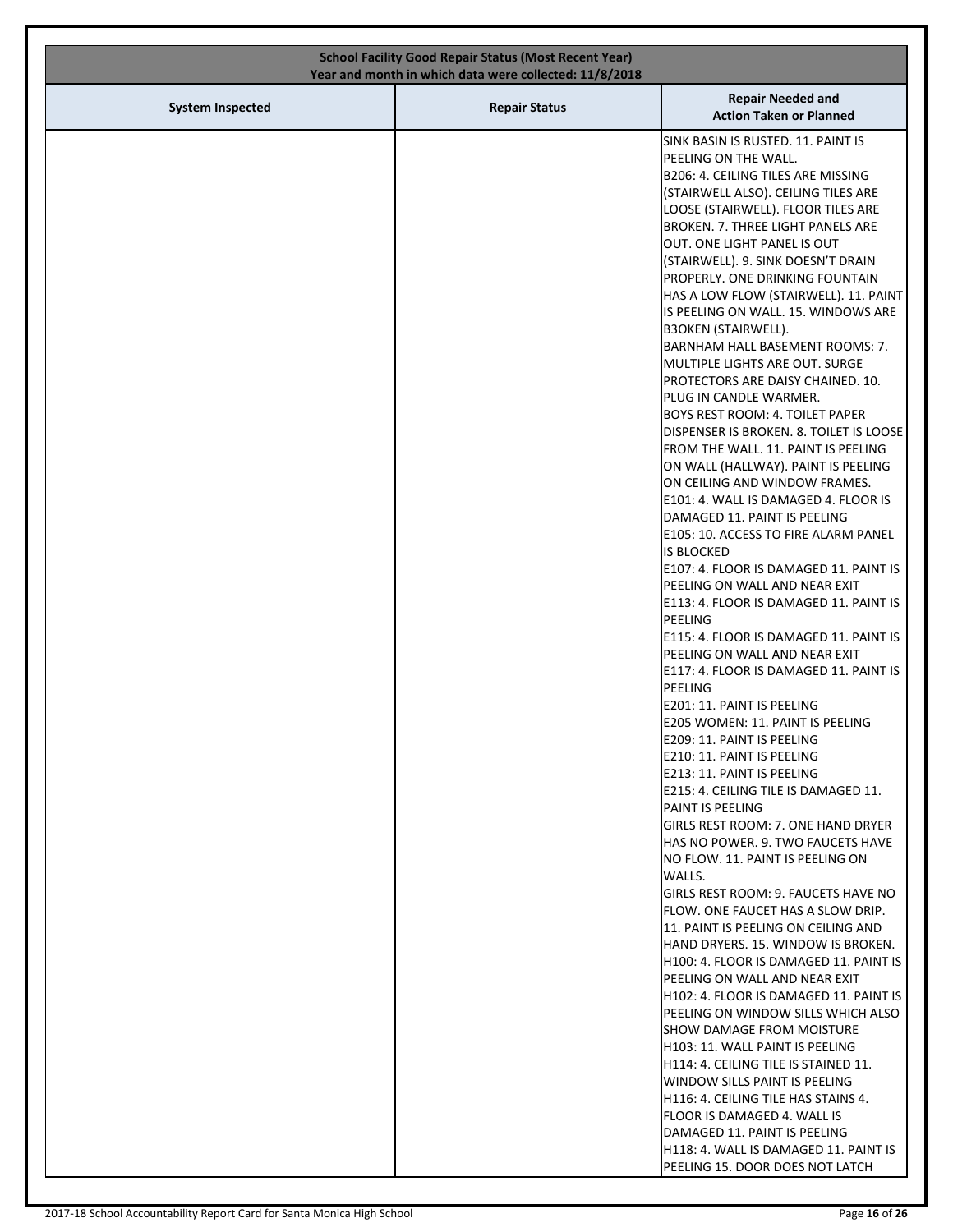| <b>System Inspected</b> | <b>Repair Status</b> | <b>Repair Needed and</b><br><b>Action Taken or Planned</b>                    |
|-------------------------|----------------------|-------------------------------------------------------------------------------|
|                         |                      | H119: 4. CEILING TILE IS LOOSE 11. WALL                                       |
|                         |                      | <b>PAINT IS PEELING</b>                                                       |
|                         |                      | H120: 4. WALL IS DAMAGED 11. PAINT IS                                         |
|                         |                      | PEELING                                                                       |
|                         |                      | H125: 4. WALL IS DAMAGED 11. PAINT IS<br><b>PEELING</b>                       |
|                         |                      | H200: 5. UNSECURED ITEMS ARE STORED                                           |
|                         |                      | TOO HIGH. 7. ONE LIGHT PANEL IS OUT.                                          |
|                         |                      | 10. PLUG IN AIR FRESHENER. 11. PAINT IS                                       |
|                         |                      | PEELING ON THE WALL.                                                          |
|                         |                      | H201: 4. FLOOR TILES ARE BROKEN. 7.                                           |
|                         |                      | TWO LIGHT FIXTURE CAPS ARE LOOSE.                                             |
|                         |                      | SURGE PROTECTORS ARE DAISY CHAINED.<br>10. FIRE EXTINGUISHER IS NOT           |
|                         |                      | MOUNTED.                                                                      |
|                         |                      | H202: 4. FLOOR TILES ARE BROKEN. 5.                                           |
|                         |                      | UNSECURED ITEMS ARE STORED TOO                                                |
|                         |                      | HIGH. 7. SWITCH PLATE IS BROKEN. 11.                                          |
|                         |                      | PAINT IS PEELING ON WALL.<br>H204: 4. FLOOR TILES ARE BROKEN.                 |
|                         |                      | LOCKER IS BROKEN IN HALLWAY. 5.                                               |
|                         |                      | ROOM IS CLUTTERED. UNSECURED ITEMS                                            |
|                         |                      | ARE STORED TOO HIGH. 7. ONE LIGHT                                             |
|                         |                      | PANEL IS OUT. 11. PESTICIDES ARE                                              |
|                         |                      | PRESENT.                                                                      |
|                         |                      | H205: 11. PAINT IS PEELING ON THE                                             |
|                         |                      | WALL.<br>H210: 7. ELECTRICAL COVER IS BROKEN.                                 |
|                         |                      | 11. PAINT IS PEELING ON WALL AND                                              |
|                         |                      | <b>WINDOW FRAMES.</b>                                                         |
|                         |                      | H213: 4. CEILING TILES HAVE WATER                                             |
|                         |                      | STAINS. 7. LIGHT DIFFUSER IS MISSING                                          |
|                         |                      | (HALLWAY). ONE LIGHT PANEL IS OUT. 11.                                        |
|                         |                      | PAINT IS PEELING ON WINDOW FRAME.<br>H215: 7. THREE LIGHT PANELS ARE OUT.     |
|                         |                      | ELECTRICAL COVER IS MISSING. 11. PAINT                                        |
|                         |                      | IS PEELING ON WALL.                                                           |
|                         |                      | 1211F: 10. FIRE EXTINGUISHER HANGER IS                                        |
|                         |                      | DAMAGED AND FIRE EXTINGUISHER IS                                              |
|                         |                      | <b>NOT MOUNTED</b>                                                            |
|                         |                      | M100/ CHORAL: 4. FLOOR TILES ARE<br><b>BROKEN, CABINET HANDLES ARE BROKEN</b> |
|                         |                      | AND MISSING. CEILING TILES ARE BROKEN                                         |
|                         |                      | (OFFICE/M100A). 7. ONLY LIGHT PANEL IS                                        |
|                         |                      | OUT (M100B). 10. FIRE EXTINGUISHER                                            |
|                         |                      | TAG IS OUTDATED (AUGUST/18/2017).                                             |
|                         |                      | M100D/WOMENS REST ROOM: 2. VENT<br>COVER IS MISSING. 4. CEILING TILE IS       |
|                         |                      | BROKEN. 8. ONE TOILET IS LOOSE AT THE                                         |
|                         |                      | BASE. 9. ONE FAUCET HAS A LOW FLOW.                                           |
|                         |                      | 11. PAINT IS PEELING ON HAND DRYER.                                           |
|                         |                      | M100E/ MENS REST ROOM: 5. GRAFFITI                                            |
|                         |                      | ON LIGHT COVERS.7. ONE LIGHT IS                                               |
|                         |                      | FLICKERING (SEIZURE HAZARD). ONE<br>LIGHT COVER IS MISSING. 8. ONE TOILET     |
|                         |                      | LEAKS AT FITTING (PUDDLES ON FLOOR)                                           |
|                         |                      | CREATING A SLIP HAZARD). ONE TOILET IS                                        |
|                         |                      | LOOSE AT THE BASE. 11. PAINT IS PEELING                                       |
|                         |                      | ON THE CEILING AND HAND DRYER.                                                |
|                         |                      | M101/ ORCHESTRA: 4. CEILING TILES                                             |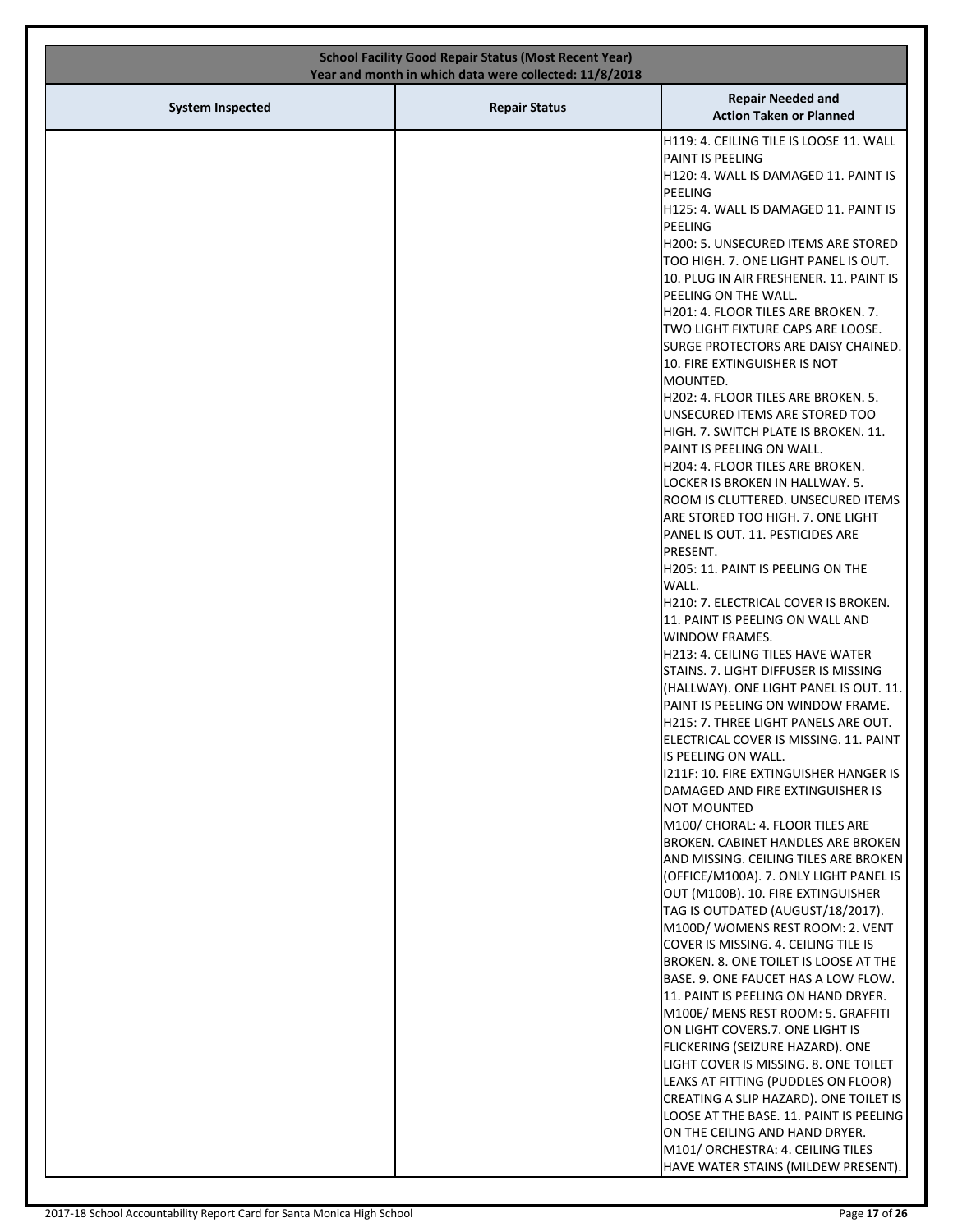| <b>School Facility Good Repair Status (Most Recent Year)</b><br>Year and month in which data were collected: 11/8/2018 |                      |                                                                                                                                                                                                                                                                                                                                                                                                                                                                                                                                                                                                                                                                                                                                                                                                                                                                                                                                                                                                                                                                                                                                                                                                                                                                                                                                                                                                                                                                                                                                                                                                                                                                                                                                                                                                                      |  |  |
|------------------------------------------------------------------------------------------------------------------------|----------------------|----------------------------------------------------------------------------------------------------------------------------------------------------------------------------------------------------------------------------------------------------------------------------------------------------------------------------------------------------------------------------------------------------------------------------------------------------------------------------------------------------------------------------------------------------------------------------------------------------------------------------------------------------------------------------------------------------------------------------------------------------------------------------------------------------------------------------------------------------------------------------------------------------------------------------------------------------------------------------------------------------------------------------------------------------------------------------------------------------------------------------------------------------------------------------------------------------------------------------------------------------------------------------------------------------------------------------------------------------------------------------------------------------------------------------------------------------------------------------------------------------------------------------------------------------------------------------------------------------------------------------------------------------------------------------------------------------------------------------------------------------------------------------------------------------------------------|--|--|
| <b>System Inspected</b>                                                                                                | <b>Repair Status</b> | <b>Repair Needed and</b><br><b>Action Taken or Planned</b>                                                                                                                                                                                                                                                                                                                                                                                                                                                                                                                                                                                                                                                                                                                                                                                                                                                                                                                                                                                                                                                                                                                                                                                                                                                                                                                                                                                                                                                                                                                                                                                                                                                                                                                                                           |  |  |
|                                                                                                                        |                      | 5. UNSECURED ITEMS ARE STORED TOO<br>HIGH. 7. ONE LIGHT PANEL IS OUT. 10.<br>FIRE EXTINGUISHER TAG IS OUTDATED<br>(AUGUST/21/2017).<br>M102: 5. UNSECURED ITEMS ARE STORED<br>TOO HIGH. 7. THREE LIGHT PANELS ARE<br>OUT. SWITCH PLATE IS BROKEN. 10. FIRE<br><b>EXTI GUISHER TAG IS OUTDATED</b><br>(AUGUST/21/2017).<br>M200/ PIANO ROOM: 4. CEILING TILES<br>HAVE WATER STAINS (ALSO IN FOYER).<br>CEILING TILES HAVE HOLES (FOYER). 7.<br>SEVEN CAN LIGHTS ARE OUT (FOYER).<br><b>EXTENSION CORD IS BEING</b><br>PERMANENTLY USED CREATING A TRIP<br>HAZARD. 10. FIRE EXTINGUISHER CASE<br><b>HANDLE IS BROKEN.</b><br>M201/ENSEMBLE: 4. CEILING TILES ARE<br>MISSING. 7. ONE LIGHT PANEL IS OUT. 10.<br>FIRE EXTINGUISHER TAG IS OUTDATED<br>(AUGUST/21/2017).<br>MEN: 4. WALL IS DAMAGED 9. FAUCET IS<br>LEAKING 11. HAND DRYER PAINT IS<br>RUSTING 11. PAINT IS PEELING<br>N100/OFFICE: 4. CEILING TILE IS MISSING.<br>ELECTRICAL COVERS ARE MISSING (WALL<br>AND CEILING). 10. FIRE EXTINGUISHER<br>TAG IS OUTDATED (AUGUST/25/2003)<br>N140/ NORTH GYM: 4. WATER DAMAGE<br>TO WALLS. 7. ONE LIGHT PANEL IS OUT.<br>10. EMERGENCY EXIT LIGHTS ARE NOT<br>FUNCTIONING PROPERLY (HALLWAY)<br>P100/ POOL: 4. CEILING TILES ARE<br>MISSING. CEILING TILES ARE BROKEN<br>(ALSO IN HALLWAY). CEILING TILE IS<br>LOOSE. CEILING TILES HAVE WATER<br>STAINS (HALLWAY). CEILING TILES HAVE<br>HOLES (HALLWAY). 7. ONE LIGHT PANEL IS<br>OUT. ELECTRICAL COVER IS MISSING.<br>SEVEN LIGHT PANELS ARE OUT<br>(HALLWAY). 11. PAINT IS PEELING ON<br>EXTERIOR AND INTERIOR WALLS.<br>WEIGHT ROOM: 4. HOLE IN WALL.<br>RUBBER MOLDING IS MISSING. 7. FIVE<br>LIGHT PANELS ARE OUT. 10. EMERGENCY<br><b>EXIT LIGHTS ARE NOT FUNCTIONING</b><br><b>PROPERLY.</b><br>WOMEN: 4. WALL IS DAMAGED 11. PAINT<br><b>IS PEELING</b> |  |  |
| Structural:<br><b>Structural Damage, Roofs</b>                                                                         | Good                 | AD 502: 5. WINDOW SILL IS DIRTY. 7.<br>ELECTRICAL COVER IS MISSING. 12. DRY<br>ROT ON WINDOW FRAME.<br>B010: 4. CEILING TILES ARE TORN. 5.<br>UNSECURED ITEMS ARE STORED TOO<br>HIGH. 7. FOUR LIGHT PANELS ARE OUT.<br>11. PAINT AND PLASTER ARE PEELING ON<br>WINDOW SILL. 15. WINDOW FRAMES ARE<br>RUSTED.                                                                                                                                                                                                                                                                                                                                                                                                                                                                                                                                                                                                                                                                                                                                                                                                                                                                                                                                                                                                                                                                                                                                                                                                                                                                                                                                                                                                                                                                                                         |  |  |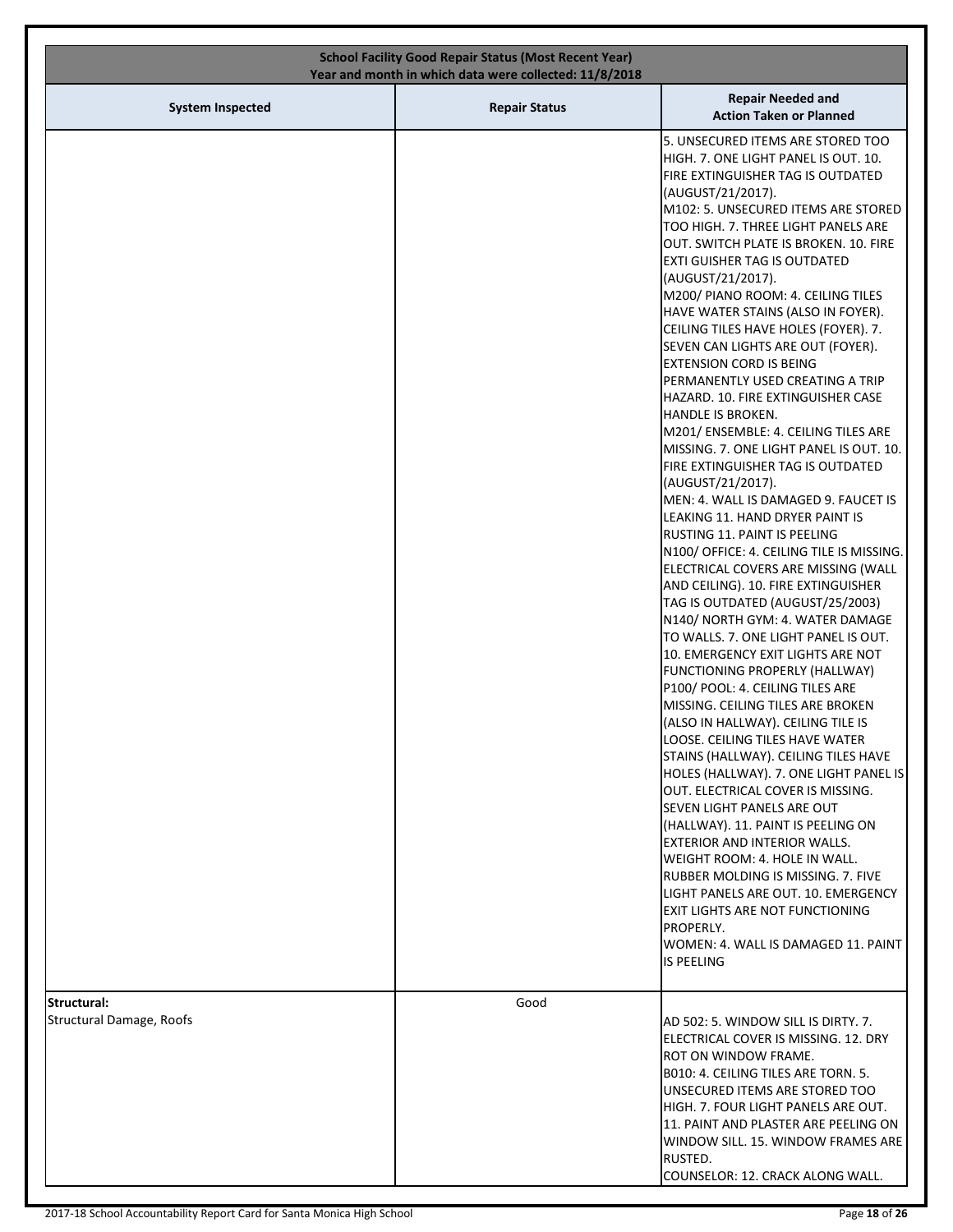|                                                                    | <b>Repair Needed and</b> |                                                                                                                                                                                                                                                                                                                                                                                                                                                                                                                                                                                                                                                                                                                                                                                                                                                                                                                                                                                                                                                                                                                                                                                                                                                                                                                                                                                                                                                                                                                                                                                                                                                                                                                                                                                                                                                                                                                                                                                                                       |  |
|--------------------------------------------------------------------|--------------------------|-----------------------------------------------------------------------------------------------------------------------------------------------------------------------------------------------------------------------------------------------------------------------------------------------------------------------------------------------------------------------------------------------------------------------------------------------------------------------------------------------------------------------------------------------------------------------------------------------------------------------------------------------------------------------------------------------------------------------------------------------------------------------------------------------------------------------------------------------------------------------------------------------------------------------------------------------------------------------------------------------------------------------------------------------------------------------------------------------------------------------------------------------------------------------------------------------------------------------------------------------------------------------------------------------------------------------------------------------------------------------------------------------------------------------------------------------------------------------------------------------------------------------------------------------------------------------------------------------------------------------------------------------------------------------------------------------------------------------------------------------------------------------------------------------------------------------------------------------------------------------------------------------------------------------------------------------------------------------------------------------------------------------|--|
| <b>System Inspected</b>                                            | <b>Repair Status</b>     | <b>Action Taken or Planned</b>                                                                                                                                                                                                                                                                                                                                                                                                                                                                                                                                                                                                                                                                                                                                                                                                                                                                                                                                                                                                                                                                                                                                                                                                                                                                                                                                                                                                                                                                                                                                                                                                                                                                                                                                                                                                                                                                                                                                                                                        |  |
|                                                                    |                          |                                                                                                                                                                                                                                                                                                                                                                                                                                                                                                                                                                                                                                                                                                                                                                                                                                                                                                                                                                                                                                                                                                                                                                                                                                                                                                                                                                                                                                                                                                                                                                                                                                                                                                                                                                                                                                                                                                                                                                                                                       |  |
| External:<br>Playground/School Grounds, Windows/Doors/Gates/Fences | Good                     | ADMIN/ AD 400: 4. CEILING TILES ARE<br>LOOSE. RUBBER MOLDING IS LOOSE IN<br>HALLWAY AT ENTRY. 7. TWO LIGHT<br>PANELS ARE OUT. SURGE PROTECTORS<br>ARE DAISY CHAINED. 14. BRICKS ARE<br>MISSING AND BROKEN ALONG EXTERIOR<br>BRICK WALL. 15. DRY ROT ON EXTERIOR<br>DOOR.<br>AUDITORIUM: 5. FECES ON EXTERIOR<br>STAIRWELL AT TOP NEAR SECOND FLOOR<br>ENTRY. 10. ACCESS TO CHAIR LIFT IS<br>BLOCKED. 14. TRIP HAZARDS ON<br>WALKWAY. 15. ONE WINDOW IS BROKEN<br>IN FOYER.<br>B206: 4. CEILING TILES ARE MISSING<br>(STAIRWELL ALSO). CEILING TILES ARE<br>LOOSE (STAIRWELL). FLOOR TILES ARE<br>BROKEN. 7. THREE LIGHT PANELS ARE<br>OUT. ONE LIGHT PANEL IS OUT<br>(STAIRWELL). 9. SINK DOESN'T DRAIN<br>PROPERLY. ONE DRINKING FOUNTAIN<br>HAS A LOW FLOW (STAIRWELL). 11. PAINT<br>IS PEELING ON WALL. 15. WINDOWS ARE<br><b>B3OKEN (STAIRWELL).</b><br>B207: 4. WATER DAMAGE ON WINDOW<br>SILL (PLASTER IS CHIPPING EXPOSING<br>RUSTED METAL). 15. WINDOW IS<br><b>BROKEN.</b><br>C128/ SNACK BAR: 4. CEILING TILES ARE<br>MISSING. 7. ELECTRICAL COVER IS<br>MISSING. TRIP HAZARD ON WALKWAY.<br>GIRLS REST ROOM: 9. FAUCETS HAVE NO<br>FLOW. ONE FAUCET HAS A SLOW DRIP.<br>11. PAINT IS PEELING ON CEILING AND<br>HAND DRYERS, 15. WINDOW IS BROKEN.<br>H101: 4. FLOOR HAS DAMAGE 4. WALL<br>HAS HOLE 15. WINDOW DOES NOT CLOSE<br>H118: 4. WALL IS DAMAGED 11. PAINT IS<br>PEELING 15. DOOR DOES NOT LATCH<br>KITCHEN: 7. FIVE LIGHT PANELS ARE OUT.<br>THREE HOOD LIGHTS ARE OUT. TWO<br>LIGHT DIFFUSERS ARE LOOSE, 15, SIDE<br>DOOR IS HARD TO OPEN/CLOSE.<br>M105: 7. ONE LIGHT PANEL IS OUT. 15.<br>DOOR WINDOW IS BROKEN.<br>P113/ WOMENS REST ROOM: 8. TWO<br>TOILETS ARE LOOSE AT THE BASE. 9.<br>FAUCET HANDLE IS BROKEN. 15. DOOR<br>FRAME HAS DRY ROT AT BASE.<br>SG120/ SOUTH GYM: 2. FLOOR VENT<br>COVERS ARE MISSING AND LOOSE. 7.<br>TWO LIGHT PANELS ARE OUT. 11. PAINT<br>IS PEELING ON THE WALL. 14. RAILING IS<br>RUSTED AND BROKEN ON EXTERIOR<br>STAIRWELL CRWATING AN INJURY<br>HAZARD. |  |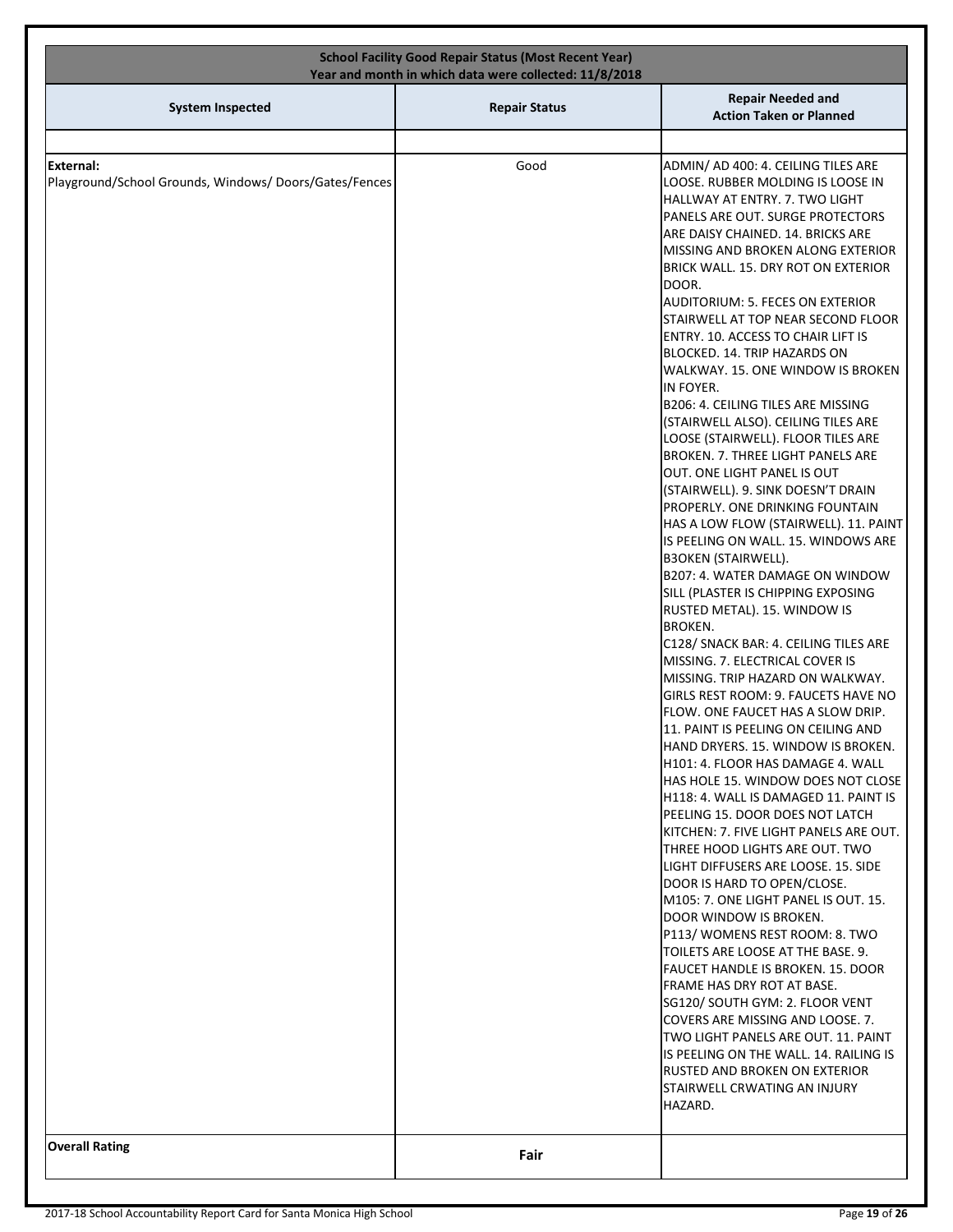## **B. Pupil Outcomes**

#### **State Priority: Pupil Achievement**

The SARC provides the following information relevant to the State priority: Pupil Achievement (Priority 4):

- **Statewide assessments** (i.e., California Assessment of Student Performance and Progress [CAASPP] System, which includes the Smarter Balanced Summative Assessments for students in the general education population and the California Alternate Assessments [CAAs] for English language arts/literacy [ELA] and mathematics given in grades three through eight and grade eleven. Only eligible students may participate in the administration of the CAAs. CAAs items are aligned with alternate achievement standards, which are linked with the Common Core State Standards [CCSS] for students with the most significant cognitive disabilities); and
- The percentage of students who have successfully completed courses that satisfy the requirements for entrance to the University of California and the California State University, or career technical education sequences or programs of study

| <b>2017-18 CAASPP Results for All Students</b> |                                                                                       |           |           |                 |           |              |  |
|------------------------------------------------|---------------------------------------------------------------------------------------|-----------|-----------|-----------------|-----------|--------------|--|
|                                                | Percent of Students Meeting or Exceeding the State Standards<br>$(grades 3-8 and 11)$ |           |           |                 |           |              |  |
| Subject                                        | <b>School</b>                                                                         |           |           | <b>District</b> |           | <b>State</b> |  |
|                                                | $16 - 17$                                                                             | $17 - 18$ | $16 - 17$ | $17 - 18$       | $16 - 17$ | $17 - 18$    |  |
| <b>ELA</b>                                     | 83.0                                                                                  | 79.0      | 74.0      | 75.0            | 48.0      | 50.0         |  |
| Math                                           | 53.0                                                                                  | 51.0      | 61.0      | 61.0            | 37.0      | 38.0         |  |

Note: Percentages are not calculated when the number of students tested is ten or less, either because the number of students in this category is too small for statistical accuracy or to protect student privacy.

Note: ELA and mathematics test results include the Smarter Balanced Summative Assessment and the CAA. The "Percent Met or Exceeded" is calculated by taking the total number of students who met or exceeded the standard on the Smarter Balanced Summative Assessment plus the total number of students who met the standard (i.e., achieved Level 3–Alternate) on the CAAs divided by the total number of students who participated in both assessments.

#### **CAASPP Test Results in Science for All Students**

**Percent of Students Scoring at Proficient or Advanced (meeting or exceeding the state standards)**

| Subject | <b>School</b> |           | <b>District</b> |           |           | <b>State</b> |
|---------|---------------|-----------|-----------------|-----------|-----------|--------------|
|         | $16 - 17$     | $17 - 18$ | $16 - 17$       | $17 - 18$ | $16 - 17$ | $17 - 18$    |
| Science | N/A           | N/A       | N/A             | N/A       | N/A       | N/A          |
|         |               |           |                 |           |           |              |

Note: Cells with N/A values do not require data.

Note: The 2016–17 and 2017–18 data are not available. The CDE is developing a new science assessment based on the Next Generation Science Standards for California Public Schools (CA NGSS). The CAST was pilot-tested in spring 2017 and field-tested in spring 2018. The CAST will be administered operationally during the 2018–19 school year. The CAA for Science was pilot-tested for two years (i.e., 2016–17 and 2017–18) and the CAA for Science will be field-tested in 2018–19.

Note: Science test results include the CAST and the CAA for Science. The "Percent Met or Exceeded" is calculated by taking the total number of students who met or exceeded the standard on the CAST plus the total number of students who met the standard (i.e., achieved Level 3–Alternate) on the CAA for Science divided by the total number of students who participated on both assessments.

#### **State Priority: Other Pupil Outcomes**

The SARC provides the following information relevant to the State priority: Other Pupil Outcomes (Priority 8):

Pupil outcomes in the subject area of physical education

| Grade | 2017-18 Percent of Students Meeting Fitness Standards |          |        |  |  |
|-------|-------------------------------------------------------|----------|--------|--|--|
| Level | 4 of 6                                                | $5$ of 6 | 6 of 6 |  |  |
|       |                                                       | 23.4     | 55.9   |  |  |

Percentages are not calculated when the number of students tested is ten or less, either because the number of students in this category is too small for statistical accuracy or to protect student privacy.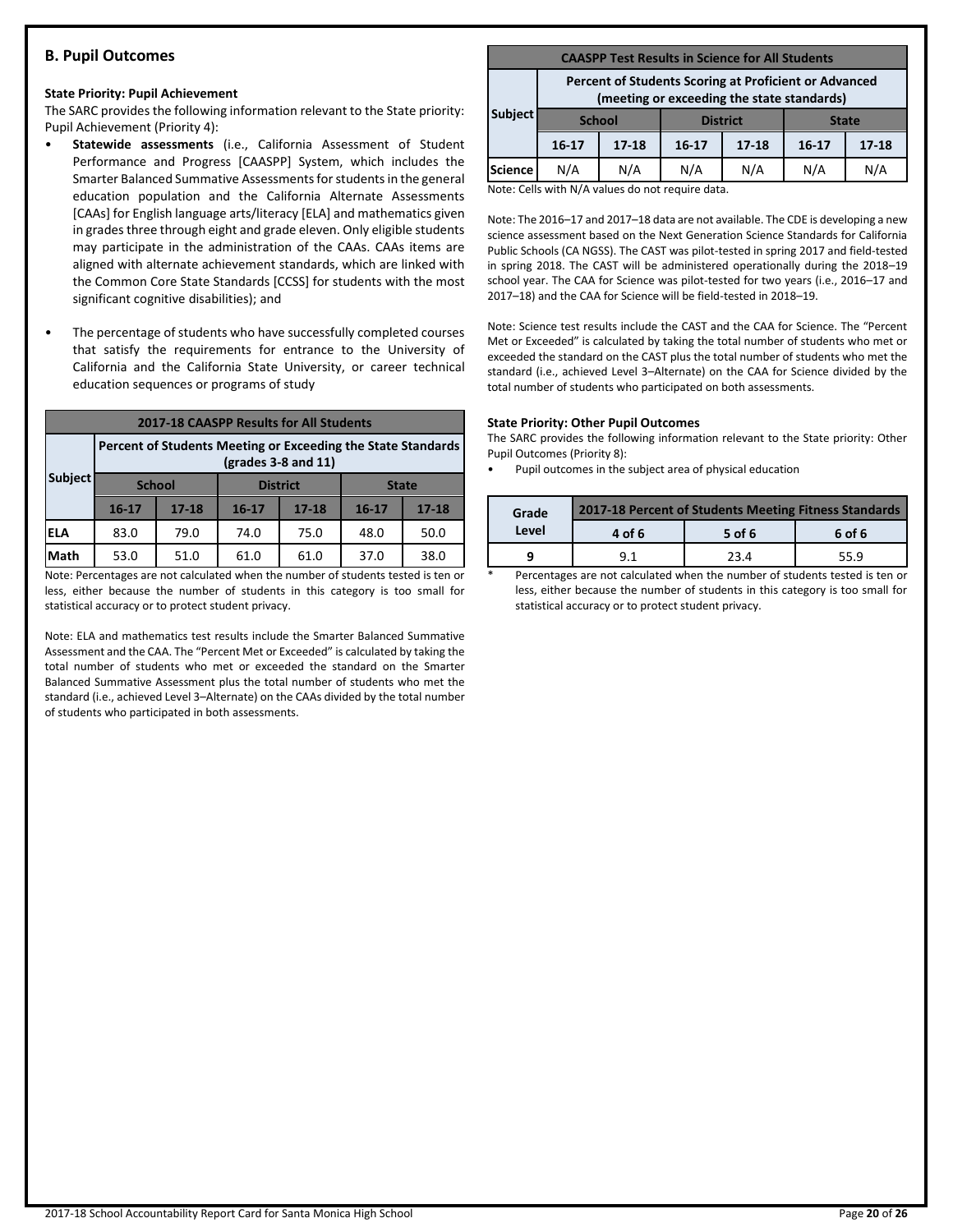| School Year 2017-18 CAASPP Assessment Results - English Language Arts (ELA)<br>Disaggregated by Student Groups, Grades Three through Eight and Eleven        |                          |       |       |                |  |  |  |  |
|--------------------------------------------------------------------------------------------------------------------------------------------------------------|--------------------------|-------|-------|----------------|--|--|--|--|
| <b>Number</b><br><b>Total</b><br>Percent<br>Percent<br><b>Student Group</b><br><b>Enrollment</b><br><b>Tested</b><br><b>Tested</b><br><b>Met or Exceeded</b> |                          |       |       |                |  |  |  |  |
| <b>All Students</b>                                                                                                                                          | 689                      | 659   | 95.65 | 79.15          |  |  |  |  |
| Male                                                                                                                                                         | 333                      | 323   | 97.00 | 76.95          |  |  |  |  |
| Female                                                                                                                                                       | 356                      | 336   | 94.38 | 81.25          |  |  |  |  |
| <b>Black or African American</b>                                                                                                                             | 55                       | 53    | 96.36 | 61.54          |  |  |  |  |
| American Indian or Alaska Native                                                                                                                             | $\overline{\phantom{a}}$ | --    | --    | $- -$          |  |  |  |  |
| Asian                                                                                                                                                        | 59                       | 57    | 96.61 | 94.74          |  |  |  |  |
| <b>Filipino</b>                                                                                                                                              | $\overline{\phantom{a}}$ | --    | --    | --             |  |  |  |  |
| <b>Hispanic or Latino</b>                                                                                                                                    | 239                      | 226   | 94.56 | 64.60          |  |  |  |  |
| Native Hawaiian or Pacific Islander                                                                                                                          | $-$                      | $- -$ | $-$   | $\overline{a}$ |  |  |  |  |
| White                                                                                                                                                        | 273                      | 261   | 95.60 | 89.23          |  |  |  |  |
| <b>Two or More Races</b>                                                                                                                                     | 47                       | 46    | 97.87 | 95.65          |  |  |  |  |
| <b>Socioeconomically Disadvantaged</b>                                                                                                                       | 211                      | 199   | 94.31 | 63.96          |  |  |  |  |
| <b>English Learners</b>                                                                                                                                      | 74                       | 65    | 87.84 | 46.15          |  |  |  |  |
| <b>Students with Disabilities</b>                                                                                                                            | 57                       | 54    | 94.74 | 26.42          |  |  |  |  |
| <b>Foster Youth</b>                                                                                                                                          | $-$                      | $-$   | $-$   | --             |  |  |  |  |

Note: ELA test results include the Smarter Balanced Summative Assessment and the CAA. The "Percent Met or Exceeded" is calculated by taking the total number of students who met or exceeded the standard on the Smarter Balanced Summative Assessment plus the total number of students who met the standard (i.e., achieved Level 3–Alternate) on the CAAs divided by the total number of students who participated in both assessments.

Note: Double dashes (--) appear in the table when the number of students is ten or less, either because the number of students in this category is too small for statistical accuracy or to protect student privacy.

Note: The number of students tested includes all students who participated in the test whether they received a score or not; however, the number of students tested is not the number that was used to calculate the achievement level percentages. The achievement level percentages are calculated using only students who received scores.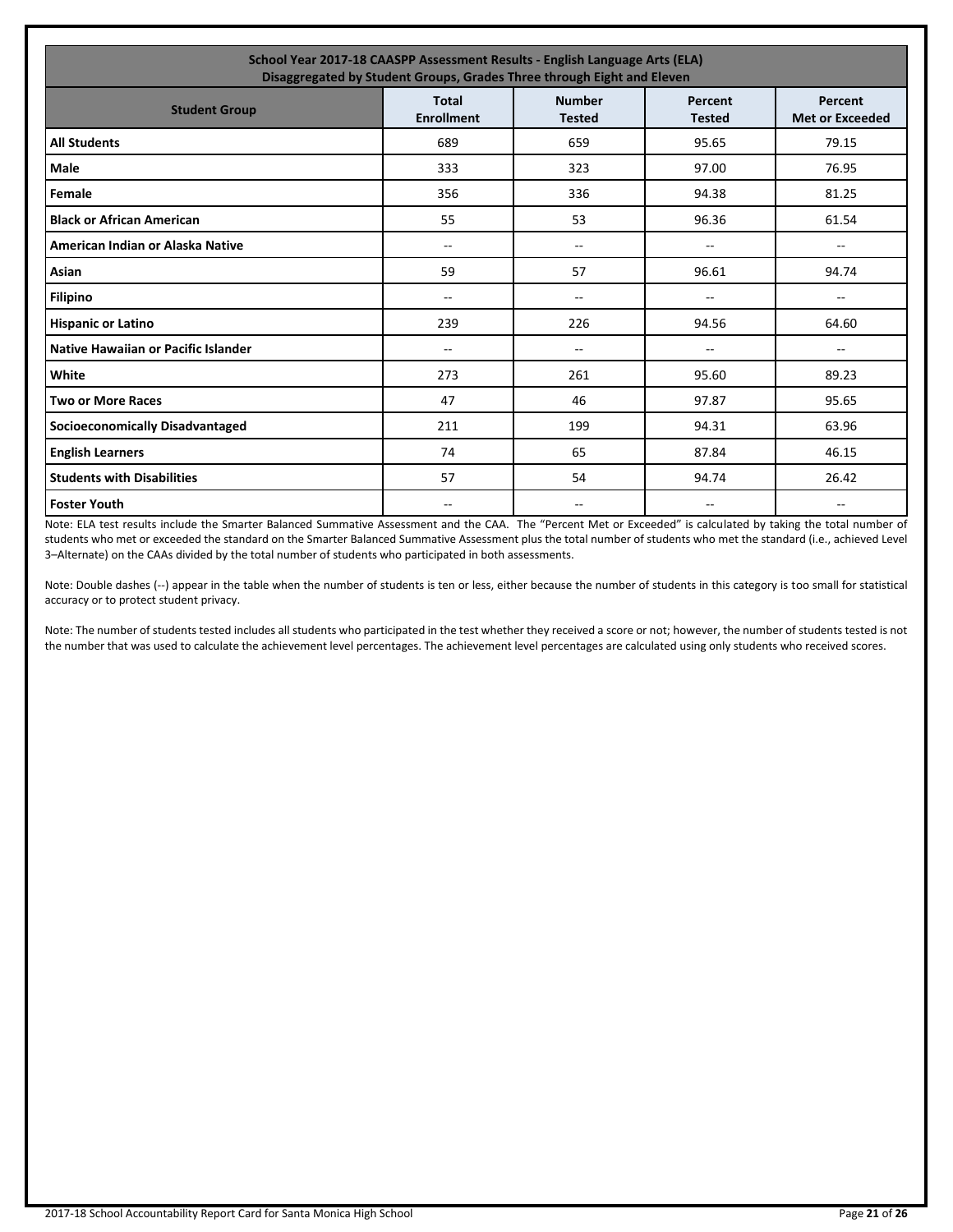| <b>School Year 2017-18 CAASPP Assessment Results - Mathematics</b><br>Disaggregated by Student Groups, Grades Three through Eight and Eleven      |                          |       |                |                          |  |  |  |
|---------------------------------------------------------------------------------------------------------------------------------------------------|--------------------------|-------|----------------|--------------------------|--|--|--|
| <b>Number</b><br><b>Total</b><br>Percent<br><b>Student Group</b><br><b>Enrollment</b><br><b>Tested</b><br><b>Tested</b><br><b>Met or Exceeded</b> |                          |       |                |                          |  |  |  |
| <b>All Students</b>                                                                                                                               | 689                      | 664   | 96.37          | 50.98                    |  |  |  |
| <b>Male</b>                                                                                                                                       | 333                      | 322   | 96.7           | 52.8                     |  |  |  |
| Female                                                                                                                                            | 356                      | 342   | 96.07          | 49.27                    |  |  |  |
| <b>Black or African American</b>                                                                                                                  | 55                       | 53    | 96.36          | 22.64                    |  |  |  |
| American Indian or Alaska Native                                                                                                                  | $-$                      | $- -$ | --             | $\overline{\phantom{a}}$ |  |  |  |
| Asian                                                                                                                                             | 59                       | 58    | 98.31          | 87.93                    |  |  |  |
| <b>Filipino</b>                                                                                                                                   | $-$                      | $- -$ | $\overline{a}$ | $\overline{a}$           |  |  |  |
| <b>Hispanic or Latino</b>                                                                                                                         | 239                      | 229   | 95.82          | 28.95                    |  |  |  |
| Native Hawaiian or Pacific Islander                                                                                                               | $\overline{\phantom{a}}$ | --    | --             | $\overline{\phantom{m}}$ |  |  |  |
| White                                                                                                                                             | 273                      | 262   | 95.97          | 63.74                    |  |  |  |
| <b>Two or More Races</b>                                                                                                                          | 47                       | 46    | 97.87          | 69.57                    |  |  |  |
| <b>Socioeconomically Disadvantaged</b>                                                                                                            | 211                      | 206   | 97.63          | 31.22                    |  |  |  |
| <b>English Learners</b>                                                                                                                           | 74                       | 72    | 97.3           | 23.61                    |  |  |  |
| <b>Students with Disabilities</b>                                                                                                                 | 57                       | 55    | 96.49          | 9.09                     |  |  |  |
| <b>Foster Youth</b>                                                                                                                               | --                       | --    | --             | --                       |  |  |  |

Note: Mathematics test results include the Smarter Balanced Summative Assessment and the CAA. The "Percent Met or Exceeded" is calculated by taking the total number of students who met or exceeded the standard on the Smarter Balanced Summative Assessment plus the total number of students who met the standard (i.e., achieved Level 3–Alternate) on the CAAs divided by the total number of students who participated in both assessments.

Note: Double dashes (--) appear in the table when the number of students is ten or less, either because the number of students in this category is too small for statistical accuracy or to protect student privacy.

Note: The number of students tested includes all students who participated in the test whether they received a score or not; however, the number of students tested is not the number that was used to calculate the achievement level percentages. The achievement level percentages are calculated using only students who received scores.

## **C. Engagement**

## **State Priority: Parental Involvement**

- The SARC provides the following information relevant to the State priority: Parental Involvement (Priority 3):
- Efforts the school district makes to seek parent input in making decisions for the school district and each school site

## **Opportunities for Parental Involvement (School Year 2018-19)**

Our Parent Teacher Student Association (PTSA), English Language Advisory Committee (ELAC), African American Parent Student Staff Support Group (AAPSSSG) and the PIDA meet monthly to exchange and share information while providing support to parents and students. Speakers, workshops and meetings provide parents specific strategies to support their child's progress both academically, socially and emotionally. Student outreach specialists work with a core group of students in each House in need of extra support, as well as with students in the larger school. They are also liaisons to Samohi families and participate in the parent group meetings. Communication is shared in multiple formats including email, phone dialer system and our website.

For more information on how to become involved at the school, please contact Dr. Antonio M. Shelton, Principal, at (310) 395-3204.

#### **State Priority: School Climate**

The SARC provides the following information relevant to the State priority: School Climate (Priority 6):

- Pupil suspension rates;
- Pupil expulsion rates; and
- Other local measures on the sense of safety.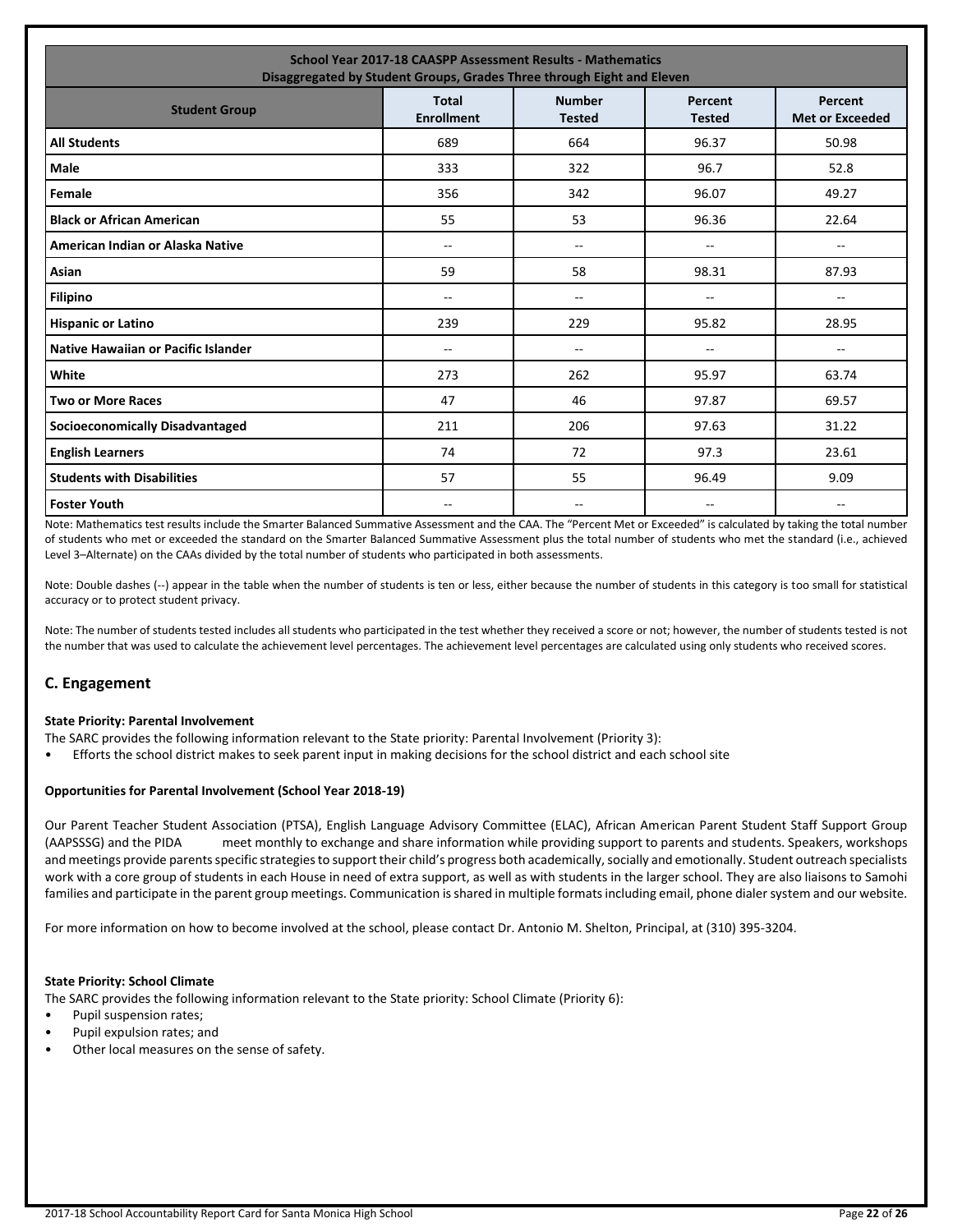## **School Safety Plan**

Santa Monica High School is committed to providing a safe school driven by positive interactions between and among faculty, students, and parents. Our comprehensive School Safety Plan is being evaluated and updated for a January 2019 approval. This process assists us in setting goals to improve campus safety and to continue to provide a positive school climate. There are numerous opportunities for students and their families to engage in enriching activities through athletics, visual and performing arts, clubs, and other events. With consideration for safety, students, faculty and community are made to feel welcome and safe at Samohi. We practice evacuation, lockdown, active shooter, and fire drills regularly as part of our safety preparedness. Our students are safe on campus before, during and after school. Campus security personnel are employed from 7 a.m. until 6 p.m. to assist administration in supervision and monitoring our more than 2,800 students on 26 acres during their school day and while they participate in our many extracurricular activities. Administrators and security staff supervise before school, during morning break, lunchtime and at dismissal, in addition to scheduled evening and weekend activities. The administration works closely with community resources, including the Santa Monica Police Department , Santa Monica Fire Department, and the City of Santa Monica to provide proactive intervention and situational response as necessary. As a closed campus, during the school day there is no unauthorized access to the campus, and security officers monitor the one open entrance during school hours. Visitors must sign in and show ID, as do students when they enter the school grounds. Staff members wear identification badges daily while on campus.

| <b>Suspensions and Expulsions</b> |         |         |         |  |  |  |
|-----------------------------------|---------|---------|---------|--|--|--|
| <b>School</b>                     | 2015-16 | 2016-17 | 2017-18 |  |  |  |
| <b>Suspensions Rate</b>           | 3.5     | 3.9     | 4.8     |  |  |  |
| <b>Expulsions Rate</b>            | 0.0     | 0.0     | 0.0     |  |  |  |
| <b>District</b>                   | 2015-16 | 2016-17 | 2017-18 |  |  |  |
| <b>Suspensions Rate</b>           | 1.9     | 2.1     | 2.4     |  |  |  |
| <b>Expulsions Rate</b>            | 0.0     | 0.0     | 0.0     |  |  |  |
| <b>State</b>                      | 2015-16 | 2016-17 | 2017-18 |  |  |  |
| <b>Suspensions Rate</b>           | 3.7     | 3.7     | 3.5     |  |  |  |
| <b>Expulsions Rate</b>            | 0.1     | 0.1     | 0.1     |  |  |  |

## **D. Other SARC Information**

The information in this section is required to be in the SARC but is not included in the state priorities for LCFF.

| <b>Academic Counselors and Other Support Staff at this School</b> |     |  |  |  |
|-------------------------------------------------------------------|-----|--|--|--|
| <b>Number of Full-Time Equivalent (FTE)</b>                       |     |  |  |  |
| <b>Academic Counselor</b>                                         | 15  |  |  |  |
| <b>Counselor (Social/Behavioral or Career Development)</b>        |     |  |  |  |
| Library Media Teacher (Librarian)                                 | 1.5 |  |  |  |
| Library Media Services Staff (Paraprofessional)                   |     |  |  |  |
| Psychologist                                                      | 3   |  |  |  |
| <b>Social Worker</b>                                              |     |  |  |  |
| <b>Nurse</b>                                                      | 3   |  |  |  |
| Speech/Language/Hearing Specialist                                |     |  |  |  |
| <b>Resource Specialist (non-teaching)</b>                         |     |  |  |  |
| Other                                                             |     |  |  |  |
| Average Number of Students per Staff Member                       |     |  |  |  |
| <b>Academic Counselor</b>                                         |     |  |  |  |

One Full Time Equivalent (FTE) equals one staff member working full time; one FTE could also represent two staff members who each work 50 percent of full time.

| <b>Average Class Size and Class Size Distribution (Secondary)</b> |                              |                           |         |                                |         |         |         |         |         |         |         |         |
|-------------------------------------------------------------------|------------------------------|---------------------------|---------|--------------------------------|---------|---------|---------|---------|---------|---------|---------|---------|
|                                                                   | <b>Number of Classrooms*</b> |                           |         |                                |         |         |         |         |         |         |         |         |
|                                                                   |                              | <b>Average Class Size</b> |         | $1 - 22$<br>$33+$<br>$23 - 32$ |         |         |         |         |         |         |         |         |
| <b>Subject</b>                                                    | 2015-16                      | 2016-17                   | 2017-18 | 2015-16                        | 2016-17 | 2017-18 | 2015-16 | 2016-17 | 2017-18 | 2015-16 | 2016-17 | 2017-18 |
| <b>English</b>                                                    | 30.0                         | 28.0                      | 28.0    | 19                             | 19      | 20      | 21      | 23      | 29      | 65      | 59      | 54      |
| <b>Mathematics</b>                                                | 34.0                         | 30.0                      | 31.0    | 9                              | 10      | 9       | 11      | 36      | 29      | 70      | 43      | 49      |
| <b>Science</b>                                                    | 34.0                         | 28.0                      | 28.0    |                                | 12      | 10      |         | 42      | 38      | 65      | 27      | 35      |
| <b>Social Science</b>                                             | 34.0                         | 29.0                      | 30.0    | 5                              | 11      | 8       | 16      | 42      | 42      | 67      | 37      | 38      |

\* Number of classes indicates how many classrooms fall into each size category (a range of total students per classroom). At the secondary school level, this information is reported by subject area rather than grade level.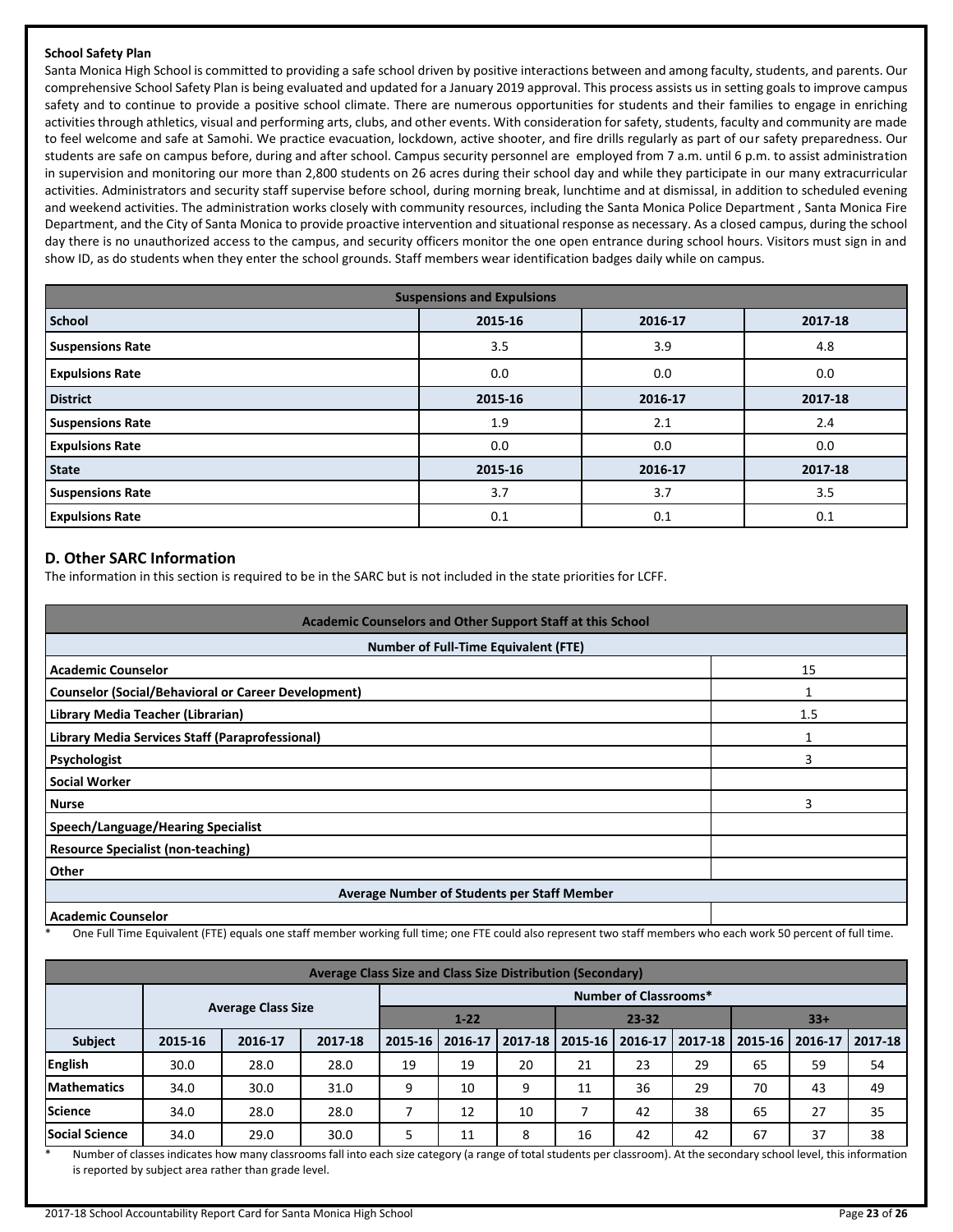## **Professional Development provided for Teachers**

All teachers and staff in SMMUSD participate in ongoing professional development through banked time, a total of 70 minutes of meeting and professional development time each week at each site. Areas of districtwide focus for teacher and administrator professional development include implementation of curriculum guides and other areas that are determined by a review of summative and formative data from all school sites and the collection of input from teachers and administrators. Among the primary focus areas for professional development in SMMUSD are the following:

- Developing Instructional Leadership Teams and Professional Learning Communities through Lesson Link and Learning Walks
- Literacy and Mathematics—standards-based curriculum and instructional delivery, as well as transitioning from California State Standards to Common Core State Standards.
- Using data to improve classroom instruction
- Culturally relevant and responsive pedagogy
- Supporting students with special needs
- Differentiated instruction for all students, including English learners
- Technology integration

A variety of methodologies are used to provide professional development, including coaching and mentoring. SMMUSD provides coaching through several programs such as BTSA, National Board Teachers, literacy and ELD coaching, Instructional Leadership Teams, and such specialized programs as Cotsen Fellows and EETT Mentor/Coaches. Additionally, professional development occurs through workshop series during banked time and/or afterschool opportunities. Each August, all teachers new to Santa Monica-Malibu are invited to participate in Teacher Academy, a professional development and orientation to districtwide curriculum and instructional initiatives. All eligible new teachers are encouraged to participate in BTSA. Teachers interested in applying for National Board Certification are supported in their efforts.

In addition, each year at individual school sites teachers and administrators review data, discuss options and select additional areas of focus for the staff as a whole as well as for departments and/or grade-level teams as appropriate. At Lincoln, we focus on the above district initiatives as well as putting emphasis on incorporating technology into all curricular areas and strengthening school-home communication. For the 2012-13 school year, we dedicated one day to professional development. In the 2013-14 and 2014-15 school years, there were two days dedicated to professional development.

| FY 2016-17 Teacher and Administrative Salaries |                                  |                                                                  |  |  |  |
|------------------------------------------------|----------------------------------|------------------------------------------------------------------|--|--|--|
| Category                                       | <b>District</b><br><b>Amount</b> | <b>State Average for</b><br><b>Districts In Same</b><br>Category |  |  |  |
| <b>Beginning Teacher Salary</b>                | \$49,859                         | \$49,512                                                         |  |  |  |
| <b>Mid-Range Teacher Salary</b>                | \$74,444                         | \$77,880                                                         |  |  |  |
| <b>Highest Teacher Salary</b>                  | \$100,278                        | \$96,387                                                         |  |  |  |
| <b>Average Principal Salary (ES)</b>           | \$124,840                        | \$123,139                                                        |  |  |  |
| <b>Average Principal Salary (MS)</b>           | \$138,074                        | \$129,919                                                        |  |  |  |
| <b>Average Principal Salary (HS)</b>           | \$150,077                        | \$140,111                                                        |  |  |  |
| <b>Superintendent Salary</b>                   | \$200,000                        | \$238,324                                                        |  |  |  |
| <b>Percent of District Budget</b>              |                                  |                                                                  |  |  |  |
| <b>Teacher Salaries</b>                        | 34.0                             | 36.0                                                             |  |  |  |
| <b>Administrative Salaries</b>                 | 6.0                              | 5.0                                                              |  |  |  |

| FY 2016-17 Expenditures Per Pupil and School Site Teacher Salaries |                                                         |                                          |         |          |  |  |  |
|--------------------------------------------------------------------|---------------------------------------------------------|------------------------------------------|---------|----------|--|--|--|
| Level                                                              | <b>Expenditures Per Pupil</b>                           | Average<br><b>Teacher</b>                |         |          |  |  |  |
|                                                                    | <b>Total</b>                                            | <b>Unrestricted</b><br><b>Restricted</b> |         |          |  |  |  |
| <b>School Site</b>                                                 | \$7,054                                                 | \$19                                     | \$7,035 | \$83,717 |  |  |  |
| <b>District</b>                                                    |                                                         |                                          | \$7,252 | \$82,581 |  |  |  |
| <b>State</b>                                                       |                                                         |                                          |         | \$79,665 |  |  |  |
| <b>Percent Difference: School Site/District</b><br>$-3.0$          |                                                         |                                          |         |          |  |  |  |
|                                                                    | Percent Difference: School Site/ State<br>$-1.3$<br>5.0 |                                          |         |          |  |  |  |

Cells with  $\blacklozenge$  do not require data.

**The California Department of Education issued guidance to LEAs on August 1, 2018, regarding how to calculate school-level per-pupil expenditures that will be reported on 2018-19 report cards.**

For detailed information on salaries, see the CDE Certificated Salaries & Benefits webpage a[t www.cde.ca.gov/ds/fd/cs/.](http://www.cde.ca.gov/ds/fd/cs/)

## **Types of Services Funded**

A combination of state and federal funding is used to cover all aspects of our instructional program.

SMMUSD uses Title II funds to support a Math and Secondary Support Coordinator to:

- work with teachers/administrators to support student learning around math content and practices for all students
- facilitate and review the guaranteed and viable curriculum that includes use of common formative assessments to gauge student achievement
- support ongoing intervention/enrichment opportunities to address student growth and needs

Title III funds are utilized to expand educational opportunities that increase language and academic proficiency of our English learners, and to expand parent engagement opportunities.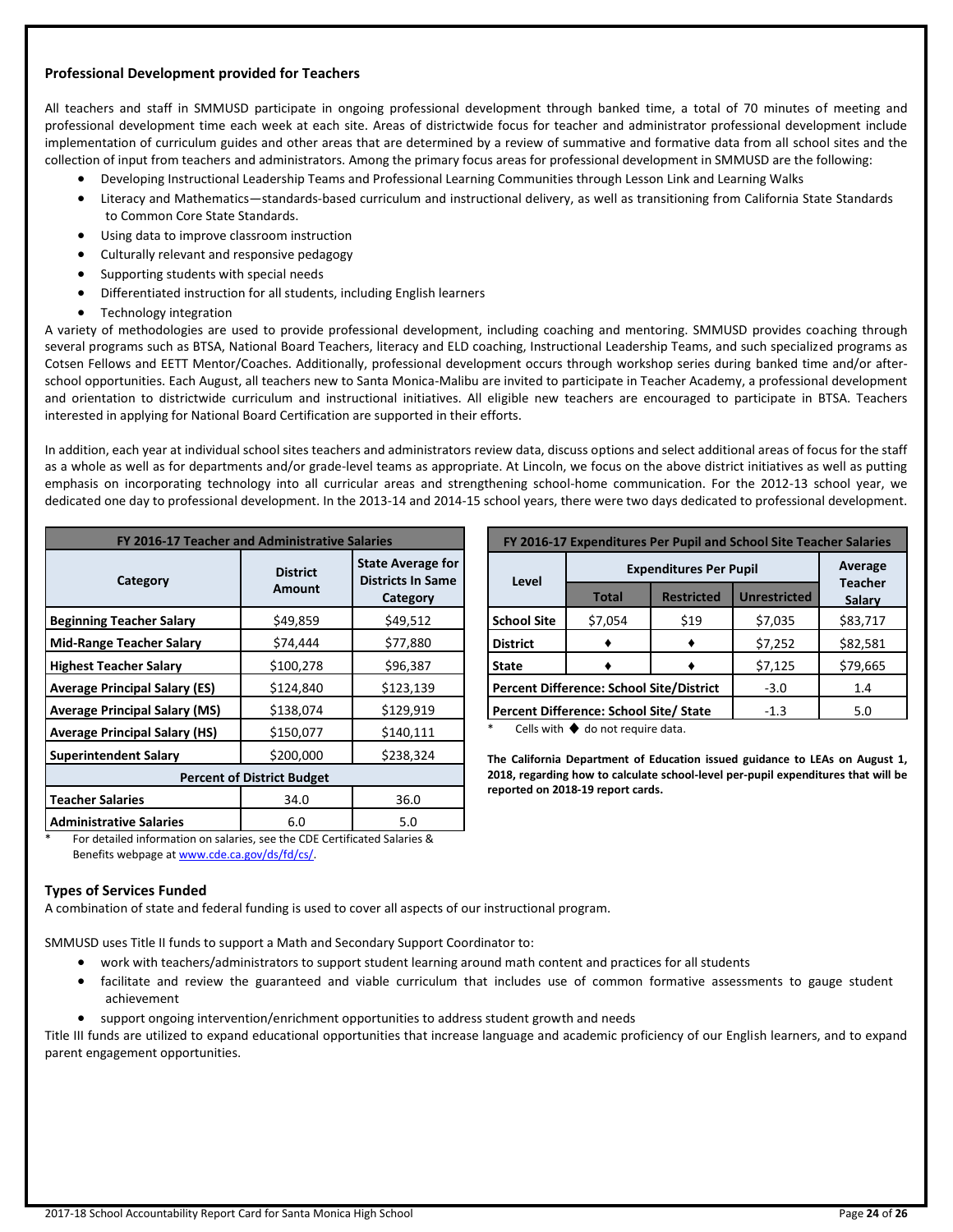| <b>Dropout Rate and Graduation Rate (Four-Year Cohort Rate)</b> |         |         |         |  |  |
|-----------------------------------------------------------------|---------|---------|---------|--|--|
| Santa Monica High School                                        | 2015-16 | 2016-17 |         |  |  |
| <b>Dropout Rate</b>                                             | 3.2     | 4.3     | 1.0     |  |  |
| <b>Graduation Rate</b>                                          | 95.0    | 94.1    | 95.0    |  |  |
| Santa Monica-Malibu Unified School                              | 2014-15 | 2015-16 | 2016-17 |  |  |
| <b>Dropout Rate</b>                                             | 5.2     | 6.2     | 2.5     |  |  |
| <b>Graduation Rate</b>                                          | 91.7    | 90.7    | 92.5    |  |  |
| California                                                      | 2014-15 | 2015-16 | 2016-17 |  |  |
| <b>Dropout Rate</b>                                             | 10.7    | 9.7     | 9.1     |  |  |
| <b>Graduation Rate</b>                                          | 82.3    | 83.8    | 82.7    |  |  |

| <b>Career Technical Education Participation</b>                                                                |                                     |  |  |  |
|----------------------------------------------------------------------------------------------------------------|-------------------------------------|--|--|--|
| <b>Measure</b>                                                                                                 | <b>CTE Program</b><br>Participation |  |  |  |
| Number of pupils participating in CTE                                                                          | 410                                 |  |  |  |
| % of pupils completing a CTE program and earning<br>a high school diploma                                      | 92                                  |  |  |  |
| % of CTE courses sequenced or articulated between<br>the school and institutions of postsecondary<br>education | 60.0%                               |  |  |  |

| <b>Courses for University of California (UC)</b><br>and/or California State University (CSU) Admission |      |  |  |  |
|--------------------------------------------------------------------------------------------------------|------|--|--|--|
| <b>UC/CSU Course Measure</b><br>Percent                                                                |      |  |  |  |
| 2017-18 Students Enrolled in Courses Required<br>for UC/CSU Admission                                  | 99.1 |  |  |  |
| 2016-17 Graduates Who Completed All Courses<br><b>Required for UC/CSU Admission</b>                    | 70.4 |  |  |  |

Where there are student course enrollments.

| <b>2017-18 Advanced Placement Courses</b> |                                                              |      |  |  |  |
|-------------------------------------------|--------------------------------------------------------------|------|--|--|--|
| <b>Subject</b>                            | <b>Percent of</b><br><b>Students In</b><br><b>AP Courses</b> |      |  |  |  |
| <b>Computer Science</b>                   | ი                                                            |      |  |  |  |
| <b>English</b>                            | 18                                                           |      |  |  |  |
| <b>Fine and Performing Arts</b>           | $\mathfrak{p}$                                               |      |  |  |  |
| <b>Foreign Language</b>                   | 3                                                            |      |  |  |  |
| <b>Mathematics</b>                        | 10                                                           |      |  |  |  |
| <b>Science</b>                            | 14                                                           |      |  |  |  |
| <b>Social Science</b>                     | 16                                                           |      |  |  |  |
| <b>All courses</b>                        | 63                                                           | 36.3 |  |  |  |

| <b>Completion of High School Graduation Requirements</b> |                                 |                 |              |  |  |
|----------------------------------------------------------|---------------------------------|-----------------|--------------|--|--|
|                                                          | <b>Graduating Class of 2017</b> |                 |              |  |  |
| Group                                                    | <b>School</b>                   | <b>District</b> | <b>State</b> |  |  |
| <b>All Students</b>                                      | 94.0                            | 91.6            | 88.7         |  |  |
| <b>Black or African American</b>                         | 88.7                            | 90.1            | 82.2         |  |  |
| American Indian or Alaska Native                         | 0.0                             | 100.0           | 82.8         |  |  |
| Asian                                                    | 86.8                            | 87.5            | 94.9         |  |  |
| <b>Filipino</b>                                          | 90.0                            | 90.0            | 93.5         |  |  |
| <b>Hispanic or Latino</b>                                | 96.7                            | 90.3            | 86.5         |  |  |
| <b>Native Hawaiian/Pacific Islander</b>                  | 100.0                           | 100.0           | 88.6         |  |  |
| White                                                    | 93.4                            | 92.7            | 92.1         |  |  |
| <b>Two or More Races</b>                                 | 98.0                            | 95.1            | 91.2         |  |  |
| Socioeconomically Disadvantaged                          | 100.0                           | 96.9            | 88.6         |  |  |
| <b>English Learners</b>                                  | 68.4                            | 64.6            | 56.7         |  |  |
| <b>Students with Disabilities</b>                        | 93.4                            | 87.0            | 67.1         |  |  |
| <b>Foster Youth</b>                                      | 0.0                             | 0.0             | 74.1         |  |  |

## **Career Technical Education Programs**

New and revised CTE program pathways are being developed through a strong collaborative partnership between SMMUSD and Santa Monica College. The purpose and focus of our CTE collaborative pathways is to educate and help to prepare our students for STEM careers involving sophisticated scientific, engineering and technological skills and knowledge, as well as a focus on fostering, nurturing and valuing imagination, creativity and innovation. Furthermore, our joint collaborative pathways enable dual enrollment academic opportunities for our secondary students with congruent transferability and bachelor degree goals.

State-approved CTE courses offered by the district include the following:

- Automotive Technology
- Business Entrepreneurship (UC)
- Commercial Photography (UC)
- Film and Video Production (UC)
- Digital Design (UC)
- Information & Media Support Services
- Marketing Essentials
- Marketing Career & Job Readiness (IEP & 504)
- Office Occupations
- Professional Actor
- Professional Dance (UC)